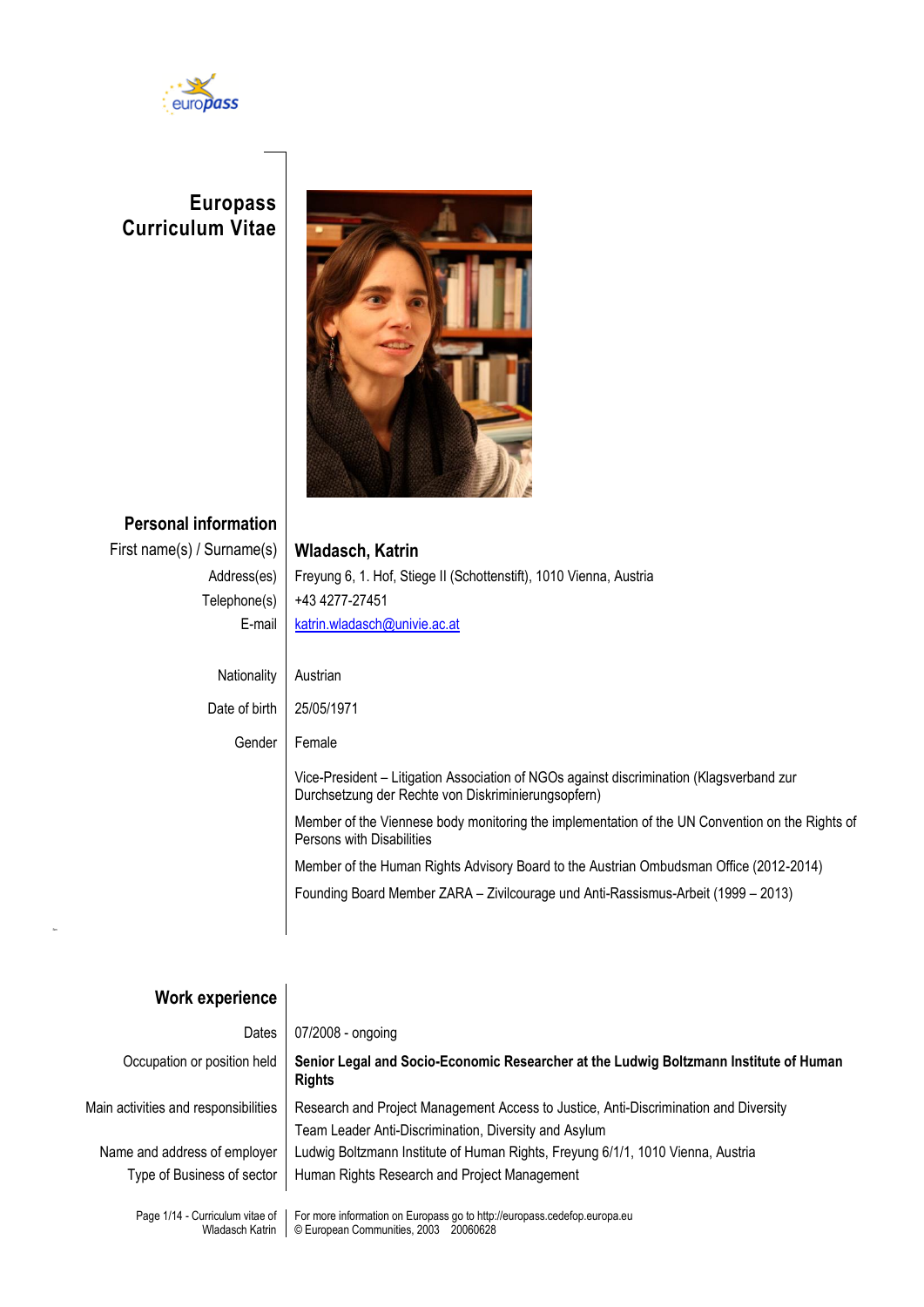| Dates                                | 09/1996 - ongoing                                                                                                                                                                                                                                                                  |  |  |  |  |  |
|--------------------------------------|------------------------------------------------------------------------------------------------------------------------------------------------------------------------------------------------------------------------------------------------------------------------------------|--|--|--|--|--|
| Occupation or position held          | Human Rights Consultant and Trainer                                                                                                                                                                                                                                                |  |  |  |  |  |
| Main activities and responsibilities | Consultation, research, training development and training on issues of human rights, non-                                                                                                                                                                                          |  |  |  |  |  |
|                                      | discrimination, magagement of diversity, access to justice, capacity building for EU and national                                                                                                                                                                                  |  |  |  |  |  |
|                                      | institutions, for judges, public administration, schools and NGOs                                                                                                                                                                                                                  |  |  |  |  |  |
| Name and address of employer         | Self-employed                                                                                                                                                                                                                                                                      |  |  |  |  |  |
| Type of Business of sector           | Research, Training, Consultation                                                                                                                                                                                                                                                   |  |  |  |  |  |
| Dates                                | $03/2003$ - ongoing                                                                                                                                                                                                                                                                |  |  |  |  |  |
| Occupation of position held          | <b>University Lecturer</b>                                                                                                                                                                                                                                                         |  |  |  |  |  |
| Main activities and responsibilities | Lecturing Human Rights, anti-discrimination, civic education, rule of law and diversity management                                                                                                                                                                                 |  |  |  |  |  |
| Name and address of employer         | University of Vienna, Danube University Krems, Modul University Vienna, University of Applied<br>Sciences bfi Vienna, University of Applied Sciences Campus Vienna                                                                                                                 |  |  |  |  |  |
| Type of Business of sector           | University                                                                                                                                                                                                                                                                         |  |  |  |  |  |
|                                      | <b>Current Projects:</b>                                                                                                                                                                                                                                                           |  |  |  |  |  |
|                                      | Consultant and WG Coordinator for the Council of Europe, HELP in the 28 for the development of an E-<br>Learning Curriculum on the fight against racism, xenophobia and homophobia                                                                                                 |  |  |  |  |  |
|                                      | The Sanctions Regime in Discrimination Cases and its Effects, Study research for Equinet, the<br>network of European Equality Bodies                                                                                                                                               |  |  |  |  |  |
|                                      | Twinning Light Project "Promotion of the Ombudsman competences and enhancement of its<br>capacities, MK 11 IB JH 01 TWL, Macedonia, Key Short Term Expert                                                                                                                          |  |  |  |  |  |
|                                      | Protection of Human Rights: Institutions and Instruments, FP7- Project FRAME: Fostering Human<br><b>Rights Among European (External and Internal) Policies</b>                                                                                                                     |  |  |  |  |  |
|                                      | Projects 2014:                                                                                                                                                                                                                                                                     |  |  |  |  |  |
|                                      | Project Leader: Making the Charta of Fundamentals Rights of the European Union a living<br>instrument, JUST/2011-2012/FRC/AG/2705 (2013-2014)                                                                                                                                      |  |  |  |  |  |
|                                      | Projects 2013:                                                                                                                                                                                                                                                                     |  |  |  |  |  |
|                                      | Short term expert - TWINNING Project 'Establishing a comprehensive system for anti-                                                                                                                                                                                                |  |  |  |  |  |
|                                      | discrimination protection in Croatia, HR 09 IB JH 01 (2012-2013)                                                                                                                                                                                                                   |  |  |  |  |  |
|                                      | TAIEX peer assessment Missions to Montenegro, Albania (LGBTI) and Serbia on Anti-Discrimination                                                                                                                                                                                    |  |  |  |  |  |
|                                      | Projects 2012:                                                                                                                                                                                                                                                                     |  |  |  |  |  |
|                                      | RED Network, JLS/2009-2010/FRAC/AG/400000917                                                                                                                                                                                                                                       |  |  |  |  |  |
|                                      | PluS Plurilingual Speakers in unilingual contexts, WWTF                                                                                                                                                                                                                            |  |  |  |  |  |
|                                      | International Expert Equally Diverse training for trainers for national anti-discrimination contact points<br>in Croatia (2011-2012)                                                                                                                                               |  |  |  |  |  |
|                                      | Senior Expert and National Expert for Austria: Network of Socio-Economic Experts in the Field of<br>Anti-Discrimination, VC/2008/07 (2009-2012)                                                                                                                                    |  |  |  |  |  |
|                                      | Projects 2011:                                                                                                                                                                                                                                                                     |  |  |  |  |  |
|                                      | Senior Expert and National Expert for Austria: Access to Justice, FRA D/SE/10/05                                                                                                                                                                                                   |  |  |  |  |  |
|                                      | Research Expert: Equality of Opportunities - Raising Awareness and support in implementing Equal<br>Treatment legislation in Austria, P/2010/008                                                                                                                                   |  |  |  |  |  |
|                                      | National Expert: Awareness raising seminars in the area of non-discrimination, VT/2010/007                                                                                                                                                                                         |  |  |  |  |  |
|                                      | Projects 2010:                                                                                                                                                                                                                                                                     |  |  |  |  |  |
|                                      | Project Coordinator: Diversity and Equal Opportunities, PROGRESS Grant Agreement VS/2009/402                                                                                                                                                                                       |  |  |  |  |  |
|                                      | Senior Expert and National Expert for Austria: Study on Equality Bodies, Contract VC/2009/0386                                                                                                                                                                                     |  |  |  |  |  |
|                                      | Development of a data collection template for Equinet                                                                                                                                                                                                                              |  |  |  |  |  |
|                                      | The Europe of the Minorities                                                                                                                                                                                                                                                       |  |  |  |  |  |
|                                      | National AD Expert MIPEX 2010.                                                                                                                                                                                                                                                     |  |  |  |  |  |
|                                      | International Expert: Supporting Equality in Croatian Labor Market, Elaboration of a Tool-Kit for the<br>Implementation of Anti-Discriminatory Measures and Diversity Management for Employers in Croatia,<br>Train-the-Trainer for Trainers of the Croatian Labor Market Services |  |  |  |  |  |
|                                      | Projects 2008/2009:                                                                                                                                                                                                                                                                |  |  |  |  |  |
|                                      | Project Coordinator: Positive Action Measures in Austria, Conference and Manual, PROGRESS                                                                                                                                                                                          |  |  |  |  |  |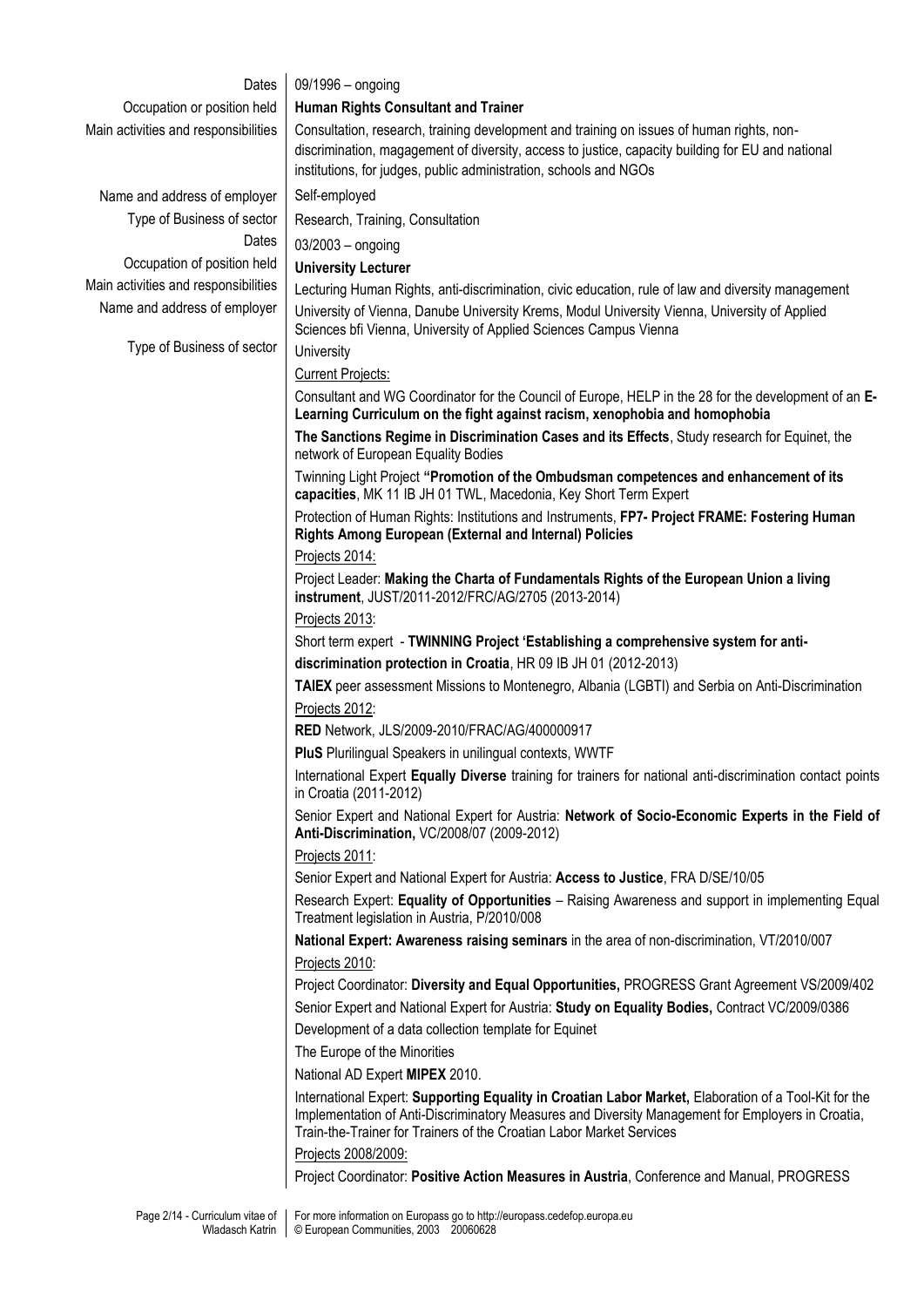|                                                    | Grant Agreement VS/2008/0387                                                                                                                                                                                                                                                                                                 |  |  |  |  |  |
|----------------------------------------------------|------------------------------------------------------------------------------------------------------------------------------------------------------------------------------------------------------------------------------------------------------------------------------------------------------------------------------|--|--|--|--|--|
|                                                    | Research Expert: PAMECUS (Positive Action Measures in Europe, Canada, the US and South Africa),<br>University of Bradford, VC/2007/0270                                                                                                                                                                                      |  |  |  |  |  |
|                                                    | Research Expert for the RAXEN Focal Point for Austria for the Fundamental Rights Agency                                                                                                                                                                                                                                      |  |  |  |  |  |
|                                                    | Research Expert for the Austrian FRALEX Team for the Fundamental Rights Agency                                                                                                                                                                                                                                               |  |  |  |  |  |
|                                                    | Projects 2007/2008:                                                                                                                                                                                                                                                                                                          |  |  |  |  |  |
|                                                    | Research Expert for a project on the topic of "Reflexive Governance in the Public Interest" which is<br>part of a collective research programme under the 6 <sup>th</sup> European Community Framework Programme on<br>Research and Development. CIT 513420 - 6th European Framework Programme - Integrated Project<br>(BIM) |  |  |  |  |  |
|                                                    | National Expert "Anti-Discrimination and Diversity Training", European Training Project coordinated<br>by the Human European Consultancy VT 2006/009                                                                                                                                                                         |  |  |  |  |  |
|                                                    | Short Term Expert Twinning Light Project "Enforcement of equal opportunity policies and<br>effective implementation of anti-discrimination law" in Hungary HU2004/IB/SO01-TL (BIM)                                                                                                                                           |  |  |  |  |  |
|                                                    | Projects 2005/2006:                                                                                                                                                                                                                                                                                                          |  |  |  |  |  |
|                                                    | Short Term Expert Twinning Light Project "Strengthening the National Institutional Structure for<br>the Fight against Discrimination" in Slovenia. CRIS Number: 2005/017-462.04.01 (BIM)                                                                                                                                     |  |  |  |  |  |
|                                                    | Capacity Building for European NGOs, National Coordinator (SOLID)                                                                                                                                                                                                                                                            |  |  |  |  |  |
|                                                    | Training Consultant for the Network of European Independent Bodies (EQUINET)                                                                                                                                                                                                                                                 |  |  |  |  |  |
|                                                    | Key Expert Anti-Discrimination and Diversity Training, European Commission, DG V                                                                                                                                                                                                                                             |  |  |  |  |  |
|                                                    | International Protection of Human Rights within the Framework of the European Unions External<br>Relations, E-Learning Module for the "Master of International and Intercultural Conflict<br>Management", Viadrina Universität, Frankfurt/Oder.                                                                              |  |  |  |  |  |
|                                                    | Projects 2004:                                                                                                                                                                                                                                                                                                               |  |  |  |  |  |
|                                                    | Short Term Expert Twinning Project "Strengthening anti-discrimination policies in Poland"                                                                                                                                                                                                                                    |  |  |  |  |  |
| Dates                                              | 10/2002 - 10/2006                                                                                                                                                                                                                                                                                                            |  |  |  |  |  |
| Occupation or position held                        | Executive Director of the association "ZARA - Verein für Zivilcourage und Anti-Rassismus-<br>Arbeit"                                                                                                                                                                                                                         |  |  |  |  |  |
| Main activities and responsibilities               | Responsible for Controlling, Project Development and Project Management,<br>Legal Expert                                                                                                                                                                                                                                     |  |  |  |  |  |
|                                                    | Project Manager Training Unit                                                                                                                                                                                                                                                                                                |  |  |  |  |  |
|                                                    | Project Management and Training Expert EQUAL Project "Equal Chances in Companies", implementing<br>the principles of non-discrimination and Equal Treatment in Viennese Companies                                                                                                                                            |  |  |  |  |  |
|                                                    | Development of trainings designs and manuals, curricula and E-Learning Tools                                                                                                                                                                                                                                                 |  |  |  |  |  |
|                                                    | Building and organizing a ZARA pool of trainers for topics like awareness raising, anti-discrimination<br>capacity building etc                                                                                                                                                                                              |  |  |  |  |  |
| Name and address of employer                       | ZARA - Zivilcourage und Anti-Rassismus-Arbeit, Luftbadgasse 14-16, A-1060 Vienna, Austria                                                                                                                                                                                                                                    |  |  |  |  |  |
| Type of business or sector                         | NGO - Anti-Racism                                                                                                                                                                                                                                                                                                            |  |  |  |  |  |
| Dates                                              | 09/2000 -10/2002                                                                                                                                                                                                                                                                                                             |  |  |  |  |  |
| Occupation or position held                        | Project Manager at the Ludwig Boltzmann Institute of Human Rights                                                                                                                                                                                                                                                            |  |  |  |  |  |
| Main activities and responsibilities               | Project Manager Service Centre of Human Rights Education<br>Setting up of the Service Centre for Civic Education.                                                                                                                                                                                                            |  |  |  |  |  |
|                                                    | Edition of "Teaching Human Rights", a newsletter for teachers                                                                                                                                                                                                                                                                |  |  |  |  |  |
| Name and address of employer                       | Ludwig Boltzmann Institute of Human Rights, Hessgasse 1, 1010 Vienna, Austria                                                                                                                                                                                                                                                |  |  |  |  |  |
| Type of business or sector                         | Human Rights Education                                                                                                                                                                                                                                                                                                       |  |  |  |  |  |
| Dates                                              | 08/1999-03/2000                                                                                                                                                                                                                                                                                                              |  |  |  |  |  |
| Occupation or position held                        | Coordinator of the Network of Human Rights NGOs in Austria                                                                                                                                                                                                                                                                   |  |  |  |  |  |
| Page 3/14 - Curriculum vitae of<br>Wladasch Katrin | For more information on Europass go to http://europass.cedefop.europa.eu<br>© European Communities, 2003 20060628                                                                                                                                                                                                            |  |  |  |  |  |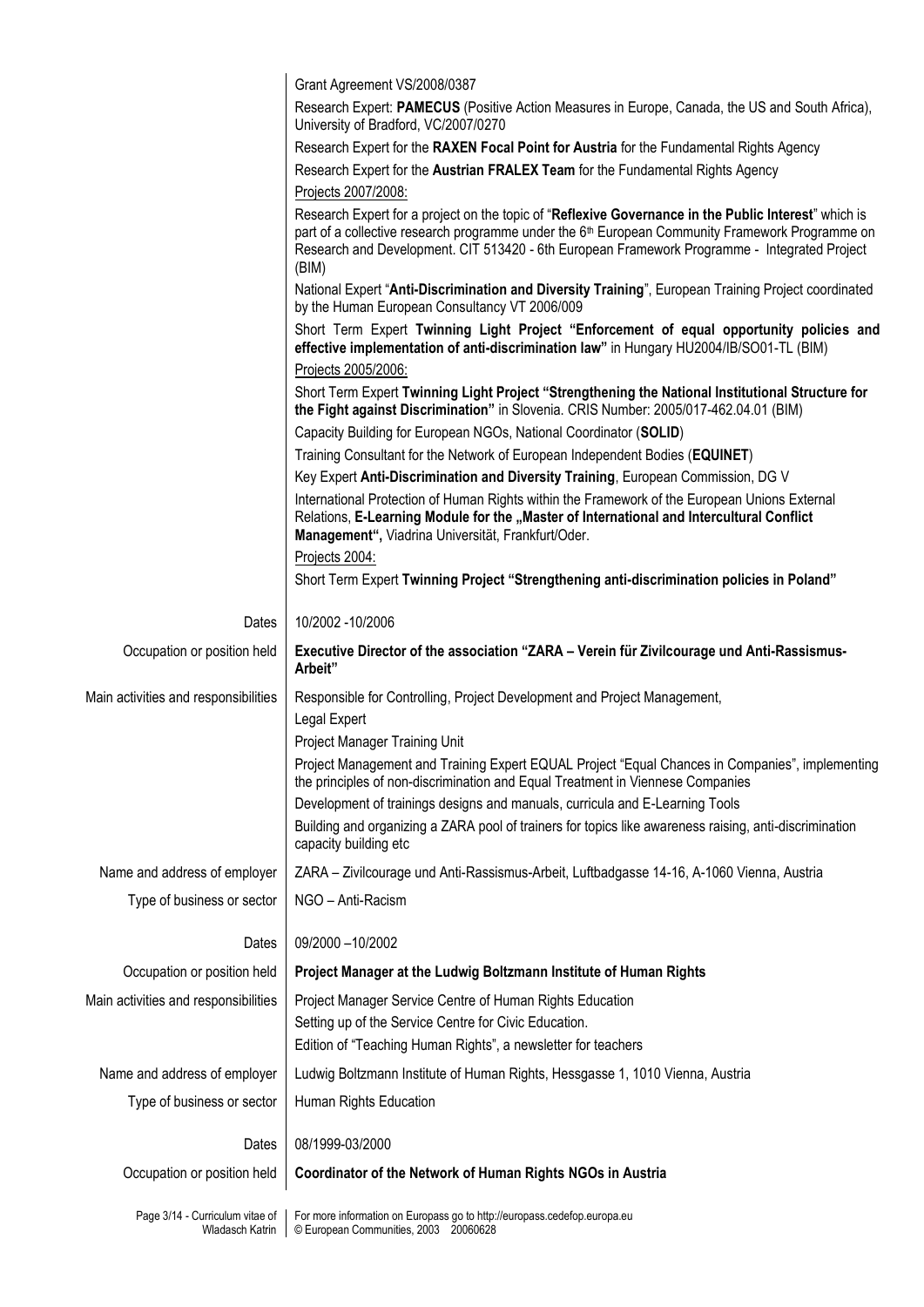| Main activities and responsibilities                              | Coordinating the Network of Austrian Human Rights NGOs                                                                                                                                                                                                                                                                                                                                             |  |  |  |  |  |
|-------------------------------------------------------------------|----------------------------------------------------------------------------------------------------------------------------------------------------------------------------------------------------------------------------------------------------------------------------------------------------------------------------------------------------------------------------------------------------|--|--|--|--|--|
| Name and address of employer                                      | Ludwig Boltzmann Institute of Human Rights, Hessgasse 1, 1010 Vienna, Austria                                                                                                                                                                                                                                                                                                                      |  |  |  |  |  |
| Type of business or sector                                        | <b>NGO Networking</b>                                                                                                                                                                                                                                                                                                                                                                              |  |  |  |  |  |
| Dates                                                             |                                                                                                                                                                                                                                                                                                                                                                                                    |  |  |  |  |  |
|                                                                   | 02/1999 - 10/1999                                                                                                                                                                                                                                                                                                                                                                                  |  |  |  |  |  |
| Occupation or position held                                       | Legal adviser at the NGO "Helping Hands"                                                                                                                                                                                                                                                                                                                                                           |  |  |  |  |  |
| Main activities and responsibilities                              | Helping Hands is an Austrian NGO maintaining a legal counselling service for migrants and asylum<br>seekers. The counselling service is free of charge. In 1999 I was legal adviser of the "anti-racism hot<br>line" of Helping Hands. This hot line was the first institution in Austria to focus completely on issues of<br>racism. Clients were provided with social counselling and legal aid. |  |  |  |  |  |
| Name and address of employer                                      | Helping Hands, Liechtensteinstraße 13, 1090 Vienna, Austria                                                                                                                                                                                                                                                                                                                                        |  |  |  |  |  |
| Type of business or sector                                        | NGO, Legal advise                                                                                                                                                                                                                                                                                                                                                                                  |  |  |  |  |  |
| Dates                                                             | 08/1996-03/1997 and 08/1997-10/1997                                                                                                                                                                                                                                                                                                                                                                |  |  |  |  |  |
| Occupation or position held                                       | <b>Trainee at Viennese courts</b>                                                                                                                                                                                                                                                                                                                                                                  |  |  |  |  |  |
| Main activities and responsibilities                              | In the course of usual post-graduate training for lawyers, I was assigned to various courts in Vienna,<br>to support judges in their day-to-day work.                                                                                                                                                                                                                                              |  |  |  |  |  |
| Name and address of employer                                      | Ministry of Justice, Museumstraße 7, 1070 Vienna, Austria                                                                                                                                                                                                                                                                                                                                          |  |  |  |  |  |
| Type of business or sector                                        | Judiciary                                                                                                                                                                                                                                                                                                                                                                                          |  |  |  |  |  |
| <b>Education and training</b>                                     |                                                                                                                                                                                                                                                                                                                                                                                                    |  |  |  |  |  |
| Dates                                                             | 10/1989-03/1995                                                                                                                                                                                                                                                                                                                                                                                    |  |  |  |  |  |
| Title of qualification awarded                                    | Mag.a iur.                                                                                                                                                                                                                                                                                                                                                                                         |  |  |  |  |  |
| Principal subjects/occupational skills<br>covered                 | Studies of Law                                                                                                                                                                                                                                                                                                                                                                                     |  |  |  |  |  |
| Name and type of organisation<br>providing education and training | Vienna University, Law Faculty, Universidad Complutense de Madrid                                                                                                                                                                                                                                                                                                                                  |  |  |  |  |  |
| Level in national or international<br>classification              | Magistra iuris, Master of Law                                                                                                                                                                                                                                                                                                                                                                      |  |  |  |  |  |
| Dates                                                             | 03/1990-03/1997                                                                                                                                                                                                                                                                                                                                                                                    |  |  |  |  |  |
| Title of qualification awarded                                    | Mag.a phil.                                                                                                                                                                                                                                                                                                                                                                                        |  |  |  |  |  |
| Principal subjects/occupational skills<br>covered                 | <b>Political Science</b>                                                                                                                                                                                                                                                                                                                                                                           |  |  |  |  |  |
| Name and type of organisation<br>providing education and training | Vienna University, Faculty of Philosophy                                                                                                                                                                                                                                                                                                                                                           |  |  |  |  |  |
| Level in national or international<br>classification              | Magistra philosophiae (Master of Political Science)                                                                                                                                                                                                                                                                                                                                                |  |  |  |  |  |
| Dates                                                             | 09/2002-12/2004                                                                                                                                                                                                                                                                                                                                                                                    |  |  |  |  |  |
| Title of qualification awarded                                    | <b>Mediator</b>                                                                                                                                                                                                                                                                                                                                                                                    |  |  |  |  |  |
| Principal subjects/occupational skills<br>covered                 | Mediation and Conflict Resolution                                                                                                                                                                                                                                                                                                                                                                  |  |  |  |  |  |
| Name and type of organisation<br>providing education and training | Institute of Interdisciplinary Conflict Resolution and Mediation                                                                                                                                                                                                                                                                                                                                   |  |  |  |  |  |
| Level in national or international<br>classification              | Mediator                                                                                                                                                                                                                                                                                                                                                                                           |  |  |  |  |  |
|                                                                   |                                                                                                                                                                                                                                                                                                                                                                                                    |  |  |  |  |  |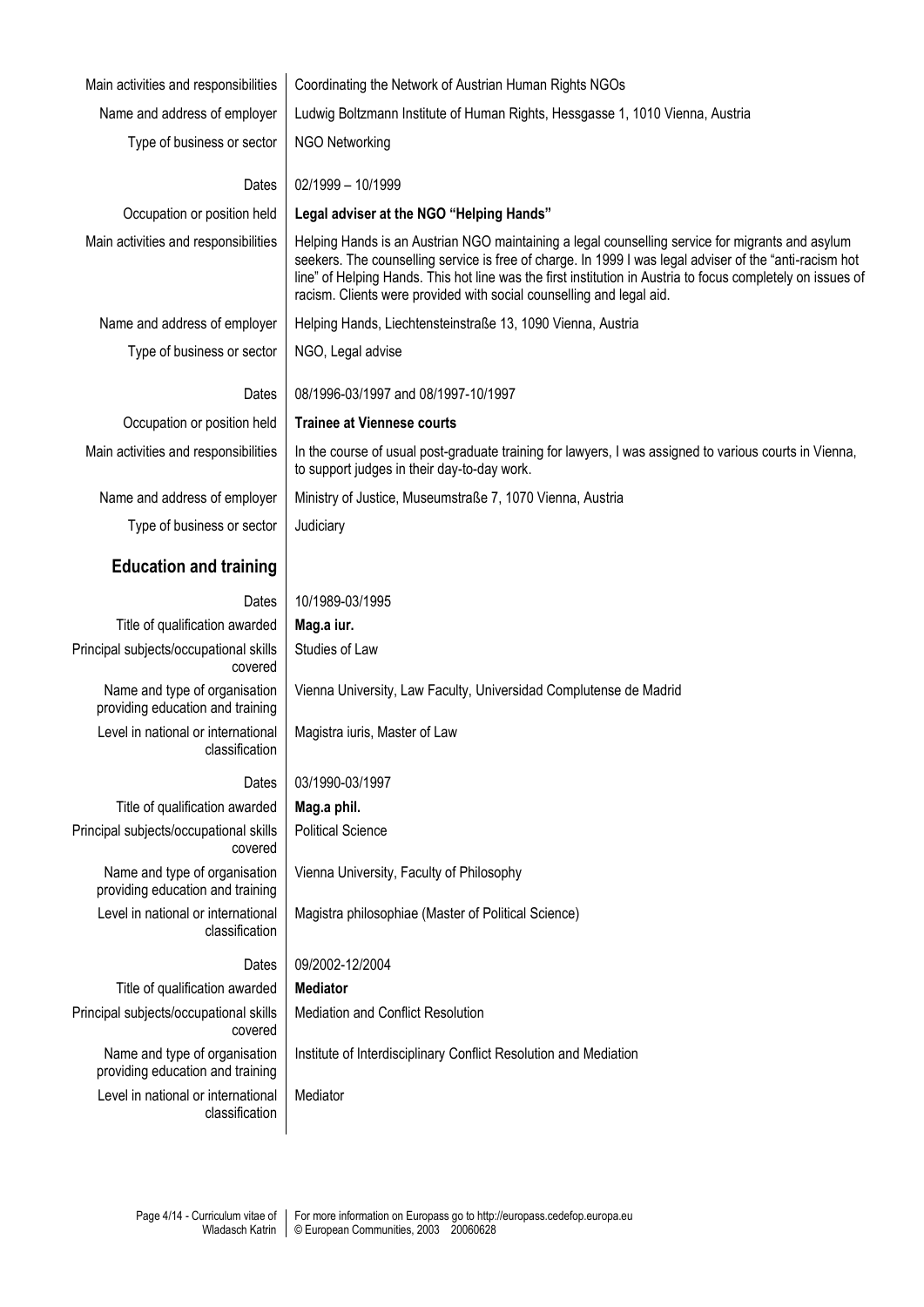| <b>Personal skills and</b><br>competences                  |                                                                                                                                                                                                                                                                                                                                                                                                                                                                                                                                                                                                                                                                                                                                                                                                                                                                                                                                                                                                                                                                                                                             |                     |                         |                     |                     |  |  |  |
|------------------------------------------------------------|-----------------------------------------------------------------------------------------------------------------------------------------------------------------------------------------------------------------------------------------------------------------------------------------------------------------------------------------------------------------------------------------------------------------------------------------------------------------------------------------------------------------------------------------------------------------------------------------------------------------------------------------------------------------------------------------------------------------------------------------------------------------------------------------------------------------------------------------------------------------------------------------------------------------------------------------------------------------------------------------------------------------------------------------------------------------------------------------------------------------------------|---------------------|-------------------------|---------------------|---------------------|--|--|--|
| Mother tongue(s)                                           | German                                                                                                                                                                                                                                                                                                                                                                                                                                                                                                                                                                                                                                                                                                                                                                                                                                                                                                                                                                                                                                                                                                                      |                     |                         |                     |                     |  |  |  |
| Other language(s)                                          |                                                                                                                                                                                                                                                                                                                                                                                                                                                                                                                                                                                                                                                                                                                                                                                                                                                                                                                                                                                                                                                                                                                             |                     |                         |                     |                     |  |  |  |
| Self-assessment                                            | Understanding                                                                                                                                                                                                                                                                                                                                                                                                                                                                                                                                                                                                                                                                                                                                                                                                                                                                                                                                                                                                                                                                                                               |                     | <b>Speaking</b>         |                     | Writing             |  |  |  |
| European level (*)                                         | Listening                                                                                                                                                                                                                                                                                                                                                                                                                                                                                                                                                                                                                                                                                                                                                                                                                                                                                                                                                                                                                                                                                                                   | Reading             | Spoken interaction      | Spoken production   |                     |  |  |  |
| English                                                    | Proficient user(C1)                                                                                                                                                                                                                                                                                                                                                                                                                                                                                                                                                                                                                                                                                                                                                                                                                                                                                                                                                                                                                                                                                                         | Proficient user(C1) | Proficient user(C2)     | Proficient user(C2) | Proficient user(C2) |  |  |  |
| <b>Italian</b>                                             | Proficient user(C2)                                                                                                                                                                                                                                                                                                                                                                                                                                                                                                                                                                                                                                                                                                                                                                                                                                                                                                                                                                                                                                                                                                         | Proficient user(C2  | Proficient user(C2)     | dependent user(B    | dependent user(B    |  |  |  |
| Spanish                                                    | Proficient user(C2                                                                                                                                                                                                                                                                                                                                                                                                                                                                                                                                                                                                                                                                                                                                                                                                                                                                                                                                                                                                                                                                                                          | Proficient user(C2  | Independent<br>user(B1) | dependent user(B    | dependent user(B    |  |  |  |
| Social skills and competences<br>Organisational skills and | (*) Common European Framework of Reference for Languages<br>Experience in multicultural and multidisciplinary relations and teams<br>Experience in coping with conflicts within teams or groups of people<br>Management skills, especially project management, controlling                                                                                                                                                                                                                                                                                                                                                                                                                                                                                                                                                                                                                                                                                                                                                                                                                                                  |                     |                         |                     |                     |  |  |  |
| competences                                                | Experience in building teams, developing and implementing projects,<br>Experience in cooperating with public institutions and civil society etc.<br>Deeply committed to the principles of non-discrimination and gender mainstreaming                                                                                                                                                                                                                                                                                                                                                                                                                                                                                                                                                                                                                                                                                                                                                                                                                                                                                       |                     |                         |                     |                     |  |  |  |
| Technical skills and competences                           | Profound knowledge and experience in the fields of policy analysis and assessment in the field of anti-<br>discrimination<br>Longstanding experience in the development and implementation of anti-discrimination strategies in<br>Austria and on European Union level<br>Expert on diversity management and strategic implementation of positive measures on the way to<br>equal opportunities<br>Author of reports, studies and statements on legal and policy developments and standards<br>Development of training designs for different target groups as well as for different topics (awareness<br>raising, legal framework, multicultural competence, conflict resolution) within the field of human rights<br>education.<br>Capacity Building in the field of Human Rights, Anti-Discrimination and Citizenship Education for<br>teachers, NGO employees, students, social workers, lawyers, administrative authorities etc.<br>Profound experience in Awareness Raising<br>Experience with Trainings, Conferences, Cooperation with Companies, Schools, Universities, Press<br>Conferences, Panel Discussions etc. |                     |                         |                     |                     |  |  |  |
| Computer skills and competences                            | Excellent knowledge of MS Office software, Internet and legal search tools                                                                                                                                                                                                                                                                                                                                                                                                                                                                                                                                                                                                                                                                                                                                                                                                                                                                                                                                                                                                                                                  |                     |                         |                     |                     |  |  |  |
| Other skills and competences                               | Special train-the-trainer courses attended:<br>"Eye to Eye" Trainer (trained Mai 1999 in Vienna). Training method to experience discrimination,<br>developed by Jane Elliot.                                                                                                                                                                                                                                                                                                                                                                                                                                                                                                                                                                                                                                                                                                                                                                                                                                                                                                                                                |                     |                         |                     |                     |  |  |  |
| Driving licence                                            | License B (car)                                                                                                                                                                                                                                                                                                                                                                                                                                                                                                                                                                                                                                                                                                                                                                                                                                                                                                                                                                                                                                                                                                             |                     |                         |                     |                     |  |  |  |
| <b>Additional information</b>                              |                                                                                                                                                                                                                                                                                                                                                                                                                                                                                                                                                                                                                                                                                                                                                                                                                                                                                                                                                                                                                                                                                                                             |                     |                         |                     |                     |  |  |  |
| <b>Annexes</b>                                             | Lists of selected publications and lectures                                                                                                                                                                                                                                                                                                                                                                                                                                                                                                                                                                                                                                                                                                                                                                                                                                                                                                                                                                                                                                                                                 |                     |                         |                     |                     |  |  |  |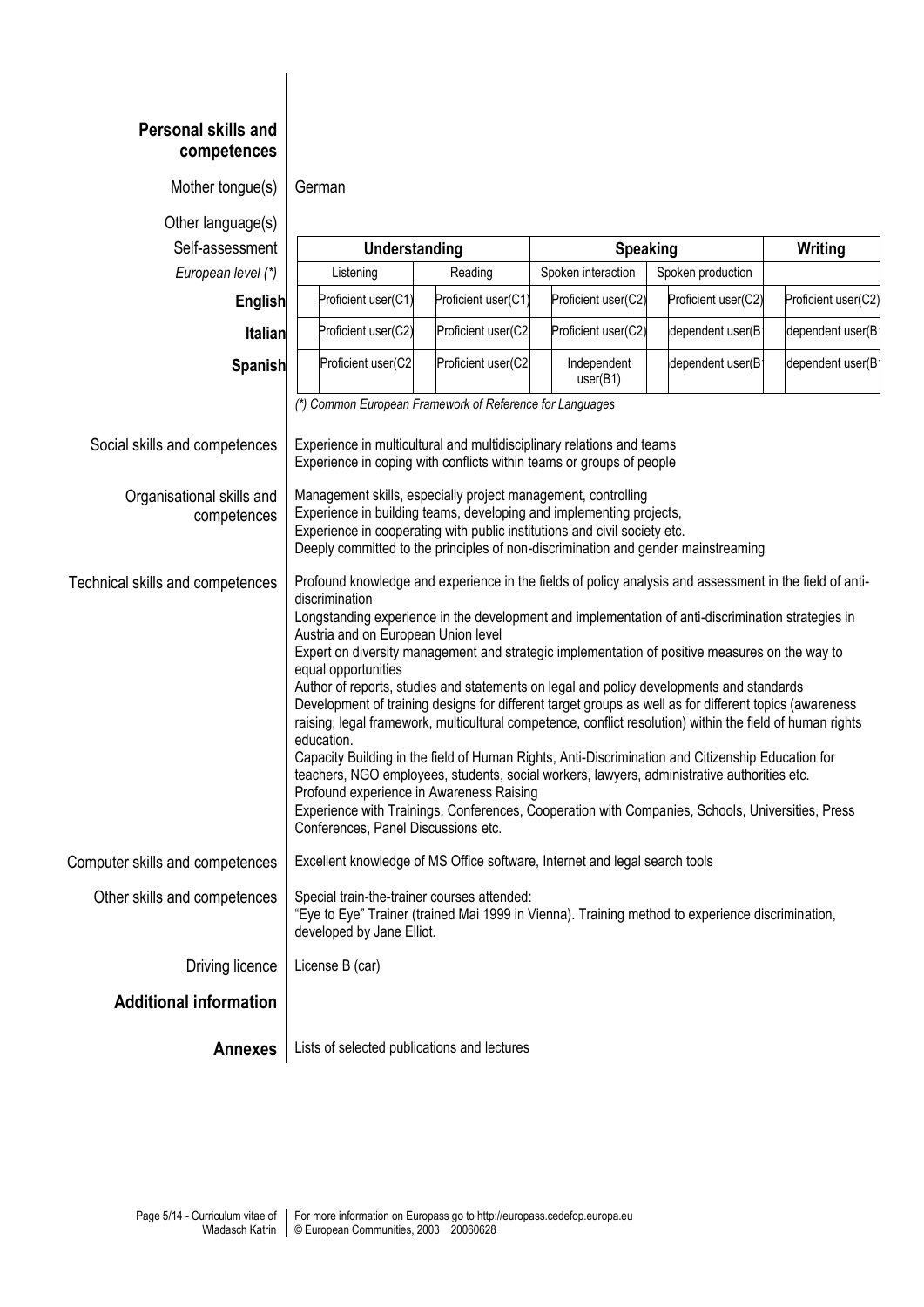## **Selected Publications, Reports, Manuals and Curricula:**

## 2014

 The Charter of Fundamental Rights as a Living Instrument – Manual. Bojarksi/Schindlauer/Wladasch (ed.), Rome-Warsaw-Vienna. 2013

TAIEX: Peer assessment report on the situation of LGBTI people in Albania, July 2013.

TAIEX: Peer assessment report on anti-discrimination – Montenegro, May 2013.

Report: The cooperation between the Office of the Croatian People's Ombudsman and national NGOs. Gaps and needs analysis and recommendations (with Dieter Schindlauer) for the TWINNING project 'Establishing a comprehensive system for anti-discrimination protection in Croatia' Zagreb.

## 2012

Network of Socio-Economic Experts in the Non-Discrimination Field (SEN): Country Report 2/2012. Discrimination on grounds of religion and belief. Austria.

Equality and Non-Discrimination. In: Manfred Nowak / Karolina M. Januszewski / Tina Hofstätter (ed.) All Human Rights for All. Vienna Manual on Human Rights. Wien: Neuer Wissenschaftlicher Verlag.

Manual on the Intervenor Role and Associational Action (with Dieter Schindlauer) for the TWINNING project 'Establishing a comprehensive system for anti-discrimination protection in Croatia' Zagreb.

Manual on Mediation in Discrimination Cases (with Ulrike Salinger) for the TWINNING project 'Establishing a comprehensive system for antidiscrimination protection in Croatia' Zagreb.

Training Needs Analysis on Anti-Discrimination for judges, state attorneys and selected civil servants in Croatia, for the TWINNING project 'Establishing a comprehensive system for anti-discrimination protection in Croatia' Zagreb.

Network of Socio-Economic Experts in the Non-Discrimination Field (SEN): Country Report 1/2012. Links between Public Authorities at the Different Levels of Governance. Austria.

Diversity Management als wirtschaftlicher Mehrwert. Hill Management Mailer 01/2012. [http://www.hill-international.com/Diversity-](http://www.hill-international.com/Diversity-Management-als-wirtschaftlicher-Mehrwert.15463.0.html)[Management-als-wirtschaftlicher-Mehrwert.15463.0.html](http://www.hill-international.com/Diversity-Management-als-wirtschaftlicher-Mehrwert.15463.0.html)

Diversität als gesamtgesellschaftliche Herausforderung. Essay für Dossier Diversity, Furche 09/2012. S.21.

## 2011

Access to justice – a sociological study on cases of discrimination in the EU – FRA D/SE/10/05. Final Report. Terlouw, Ashley/Liegl, Barbara/Wladasch, Katrin/Crowley, Niall. Human European Consultancy in partnership with the Ludwig Boltzmann Institute of Human Rights. Utrecht and Vienna. 2011. This report is the basis for: Access to justice in cases of discrimination in the EU - Steps to further equality. Ed. By the European Union Agency for Fundamental Rights. Vienna. 2012[. http://fra.europa.eu/sites/default/files/fra-2012-access](http://fra.europa.eu/sites/default/files/fra-2012-access-to-justice-social.pdf)[to-justice-social.pdf](http://fra.europa.eu/sites/default/files/fra-2012-access-to-justice-social.pdf)

Network of Socio-Economic Experts in the Non-Discrimination Field (SEN): Country Report 2/2011. Economic Case for Anti-Discrimination. Austria.

Ethnische Zugehörigkeit und Religion. Studie zur Diskussion über eine begriffliche Abgrenzung. (gem. mit Bernhard Perchinig), unveröffentlicht.

Network of Socio-Economic Experts in the Non-Discrimination Field (SEN): Country Report 1/2011 on Active Ageing. Austria.

Network of Socio-Economic Experts in the Non-Discrimination Field (SEN): Synthesis report 2010 part I on th[e situation of LGBT groups](http://ec.europa.eu/justice/discrimination/files/sen_synthesisreport2010parti_en.pdf) [http://ec.europa.eu/justice/discrimination/files/sen\\_synthesisreport2010parti\\_en.pdf](http://ec.europa.eu/justice/discrimination/files/sen_synthesisreport2010parti_en.pdf) and part II on [ethnic minorities, migrants and](http://ec.europa.eu/justice/discrimination/files/sen_synthesisreport2010partii_en.pdf)  [employment](http://ec.europa.eu/justice/discrimination/files/sen_synthesisreport2010partii_en.pdf) [http://ec.europa.eu/justice/discrimination/files/sen\\_synthesisreport2010partii\\_en.pdf](http://ec.europa.eu/justice/discrimination/files/sen_synthesisreport2010partii_en.pdf)

Study on Equality Bodies set up under Directives 2000/43/EC, 2004/113/EC and 2006/54/EC. <http://ec.europa.eu/social/BlobServlet?docId=6454&langId=en>

## 2010

Vielfalt und Chancengleichheit im Betrieb – Ein Leitfaden für den Umgang mit Vielfalt und das Herstellen von Chancengleichheit in österreichischen Unternehmen. (mit Barbara Liegl) Wien: facultas[. http://bim.lbg.ac.at/files/sites/bim/Chancengleichheit/index.html](http://bim.lbg.ac.at/files/sites/bim/Chancengleichheit/index.html) 

Chancengleichheit für alle – Einsatzmöglichkeiten von Positiven Maßnahmen auf gesamtgesellschaftlicher Ebene. DOSSIER Positive Maßnahmen – Von Antidiskriminierung zu Diversity. Website Migration-Integration-Diversity (MID) der Heinrich Böll Stiftung. [http://migration](http://migration-boell.de/web/diversity/48_2608.asp)[boell.de/web/diversity/48\\_2608.asp](http://migration-boell.de/web/diversity/48_2608.asp)

Toolkit. The implementation of Anti-discriminatory Measures and Diversity Management for employers from private, public and civil sector in Croati[a http://www.hzz.hr/default.aspx?id=6791](http://www.hzz.hr/default.aspx?id=6791)

Network of Socio-Economic Experts in the Non-Discrimination Field (SEN): Country Report 2/2010 on Employment, Ethnicity and Migrants. Austria.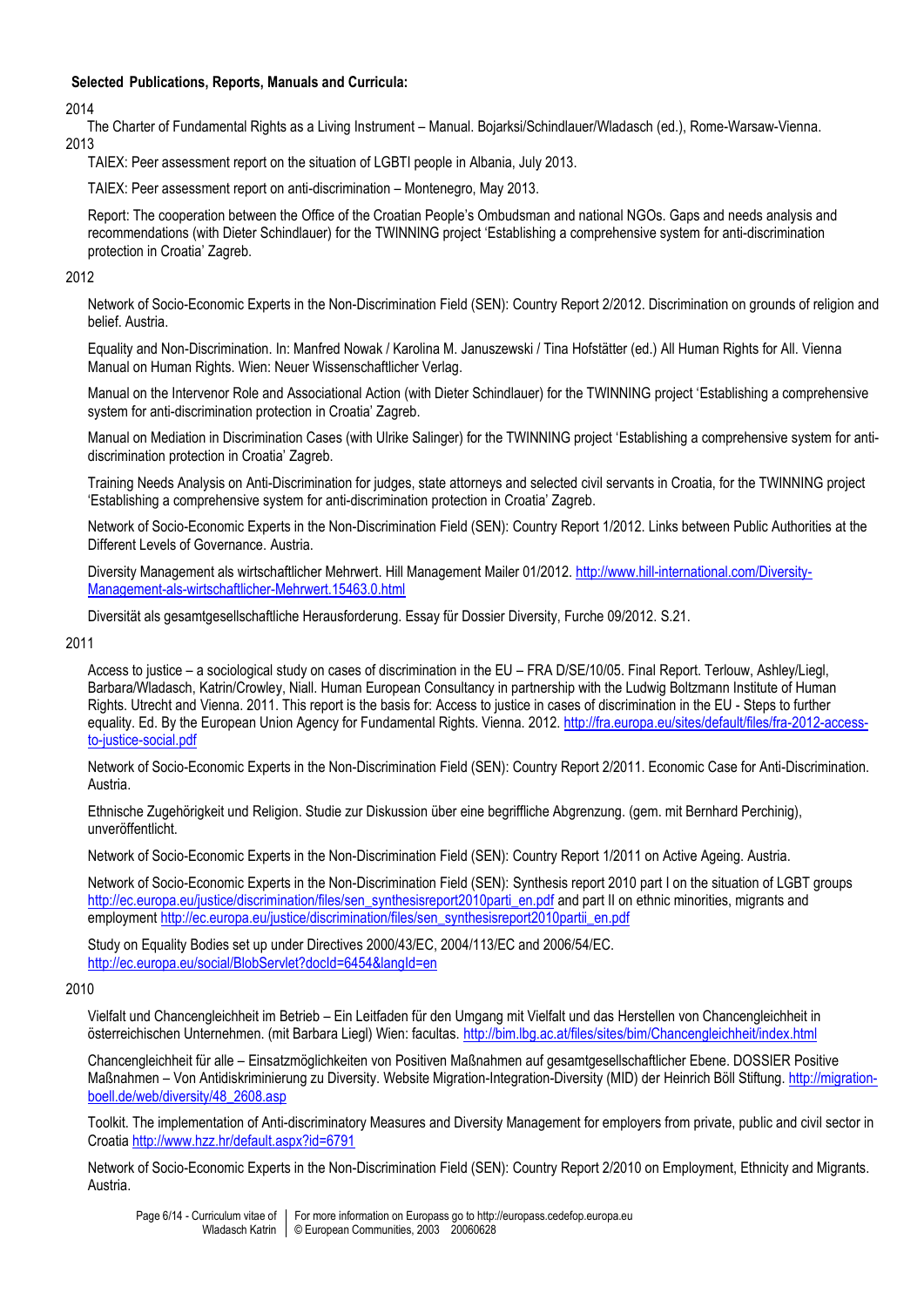Network of Socio-Economic Experts in the Non-Discrimination Field (SEN): Country Report 1/2010 on the Situation of LGBT People. Austria.

Network of Socio-Economic Experts in the Non-Discrimination Field (SEN). Synthesis Report 2009. <http://ec.europa.eu/social/BlobServlet?docId=4850&langId=en>

Positive Maßnahmen – Ein Handbuch zur praxistauglichem Umsetzung von Maßnahmen zur Bekämpfung von strukturellen Diskriminierungen und zur Herstellung von mehr Chancengleichheit (with Barbara Liegl), Wien: facultas. <http://bim.lbg.ac.at/files/sites/bim/PositiveMassnahmenDownload.pdf>

### 2009

International perspectives on positive action measures (with Prof. Uduak Archibong, Aliya Darr, Dr. Jite Eferakorho, Andy Scally, Prof Karl Atkin, Prof. Carol Baxter, Mark R. D. Johnson, Mark Bell, Lisa Waddington, Tara Bedard, Prof Oluyinka Adejumo, Prof. Phyllis Sharps, Dr. Pat Bradshaw), Luxembourg: Office for Official Publications of the European Communities. <http://ec.europa.eu/social/BlobServlet?docId=2723&langId=en>

Methodological Challenges of Researching Positive Action Measures (with Prof. Uduak Archibong, Aliya Darr, Dr. Jite Eferakorho, Andy Scally, Prof Karl Atkin, Prof. Carol Baxter, Mark R. D. Johnson, Mark Bell, Lisa Waddington, Tara Bedard, Prof Oluyinka Adejumo, Prof. Phyllis Sharps, Dr. Pat Bradshaw). In: The International Journal of Diversity in Organisations,Communities and Nations,Volume 9,Number 5.

Perceptions of the Impact of Positive Action in EU and non-EU Countries (with Prof. Uduak Archibong, Aliya Darr, Dr. Jite Eferakorho, Andy Scally, Prof Karl Atkin, Prof. Carol Baxter, Mark R. D. Johnson, Mark Bell, Lisa Waddington, Tara Bedard, Prof Oluyinka Adejumo, Prof. Phyllis Sharps, Dr. Pat Bradshaw). In: The International Journal of Diversity in Organisations,Communities and Nations,Volume 9,Number 5.

Network of Socio-Economic Experts in the Non-Discrimination Field (SEN): Country Report 2/2009 on mainstreaming diversity and data collection. Austria.

Network of Socio-Economic Experts in the Non-Discrimination Field (SEN): Country Report 1/2009. Austria.

Thematic Study – Housing Conditions of Roma and Travellers (with Marta Hodasz and Barbara Liegl), RAXEN National Focal Point for Austria, Report for the Fundamental Rights Agency, [http://fra.europa.eu/fraWebsite/attachments/RAXEN-Roma%20Housing-Austria\\_en.pdf](http://fra.europa.eu/fraWebsite/attachments/RAXEN-Roma%20Housing-Austria_en.pdf)

Thematic legal study on the impact of the Race Equality Directive in Austria, Report for the Fundamental Rights Agency. (unpublished)

Diversity in Schools. Challenges for educational systems in the field of converging interests of protection of minorities and anti-discrimination (with Margit Ammer and Katharina Köhler), In: Europa Ethica. Minderheitenschutz und Erziehungswesen, Schwerpunkt "Minderheiten und Bildung", 65.Jg,1/2 2009. Verlag Wilhelm Braumüller, Wien 2009.

#### 2008

Ludwig Boltzmann Institute of Human Rights, Litigation Association of NGOs against discrimination, ZARA: Comments on ECRI (2004) Third report on Austria. Vienna 2008[. http://www.zara.or.at/\\_wp/wp-content/uploads/2008/12/ecri\\_recom\\_kommentar\\_10122008.pdf](http://www.zara.or.at/_wp/wp-content/uploads/2008/12/ecri_recom_kommentar_10122008.pdf)

Religionsfreiheit im Kampf der Kulturen (with Margit Ammer and Barbara Liegl), In: Deutsches Institut für Menschenrechte et al (Hrsg.)Jahrbuch Menschenrechte 2009, Verlag Böhlau, Wien. ISBN-10: 3205781902

Reflexive Governance in the Public Interest – Anti-Discrimination (with Barbara Liegl and Marta Hodasz), Working Paper RefGov–Fr–24. European Framework Programme 6 Integrated Project.

<http://refgov.cpdr.ucl.ac.be/?go=download&type=pub&code=cd89cb8482177a6edfe80f2c65ebd421909c29fd>

Know Your Rights. Was tun gegen Diskriminierung in Arbeitswelt, Ausbildung und Freizeit? Broschüre für Jugendliche. (with Karin Bischof and Wolfgang Zimmer), ZARA-Zivilcouage und Anti-Rassimus-Arbeit(ed.) [http://www.zara.or.at/\\_doc/2008/know\\_your\\_rights.pdf](http://www.zara.or.at/_doc/2008/know_your_rights.pdf)

Kompetenzerweiterung zu Diskriminierung und Diversität für PädagogInnen. Ein Lehrgangskonzept, erstellt für ZARA/BMUKK. (unpublished)

Der Rassismus Report als Bildungsmaterial. Wie kann ich den Rassismus Report im Unterricht verwenden. In Rassismus Report 2007. Hrsg. Von ZARA-Zivilcourage und Anti-Rassimus-Arbeit. Wien. S.73f. [http://www.zara.or.at/materialien/rassismus-report/Rassismus-](http://www.zara.or.at/materialien/rassismus-report/Rassismus-Report%202007.pdf)[Report%202007.pdf](http://www.zara.or.at/materialien/rassismus-report/Rassismus-Report%202007.pdf)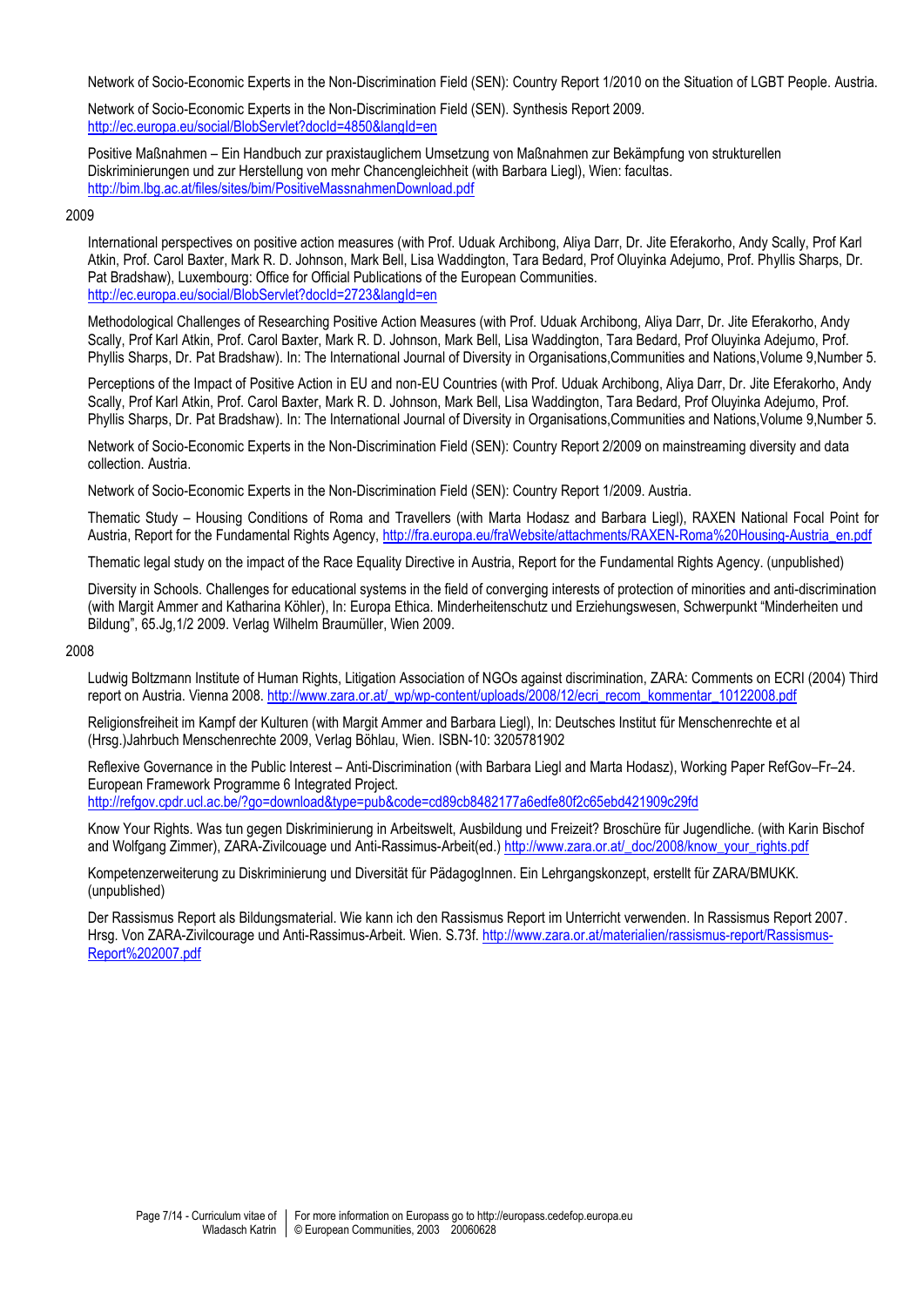### **Lectures, Presentations and Workshops Katrin Wladasch**

### **Europe and EU accessing countries:**

On-the-job training for the regional office of the Macedonian Ombudsman in Shtip, Macedonia, Julyl 7-9 2015.

Structure and content of the Charter, Presentation at the Conference 'Charting the Charter: Equality bodies and fundamental rights in the EU' hosted by Equinet, Brussels, June 16<sup>th</sup> 2015.<http://www.equineteurope.org/Charting-the-Charter-Equality>

Lessons and Workshops (equality and non-discrimination, combating discrimination, immigrant societies), Straniak Academy for Democracy and Human Rights, 25./26.09.2014, Igalo, Montenegro

Seminar on Anti-Discrimination, TAIEX Expert Mission, 2./3.10.2013, Belgrade, Serbia.

Managing Diversity & Human Rights: Workshop on Non-Discrimination, Petrom, 26.09.2013, Bukarest, Rumania.

Lessons and Workshops (equality and non-discrimination, combating discrimination, immigrant societies), Straniak Academy for Democracy and Human Rights, 19./20.09.2013, Budva, Montenegro

Training on the adequate Use of Force for Turkish Police Officers, Istanbul, 17.-20.06.2013.

Seminar on the implementation of the Anti Discrimination Act in Croatia for Gender Coordinators and Members of National Minority Councils, Pula, Croatia, 09.05.2013.

3 Seminars on the intervenor role and associational action for representatives of the Croatian Ombuds Institutions, NGOs and trade unions, 11./12., 13./14.12.2012 and 7./8.03.2013, Zagreb

Older workers and the labour market, Presentation at the Equality Summit 2012, 22.11.2012, Nikosia

National Workshop Anti-Discrimination Austria. Workshop for national stakeholders on the situation regarding non-discrimination in Austria. Vienna, 27.09.2012.

2 Seminars on mediation in anti-discrimination cases for representatives of the Croatian Ombuds Institutions, 18./19. and 19./20.09.2012, Zagreb

2 2-day Train-the-Trainer Seminars for National Contact Points for Anti-Discrimination, 03./04.05. and 31,05.01.06.2012, Zagreb

3 Seminars on the implementation of the Anti Discrimination Act in Croatia, for Judges (17.04.2012, Split, 19.04.2012, Zagreb) and State Attorneys (18.04.2012, Zagreb)

4 Seminars on the implementation of the Anti Discrimination Act in Croatia, for County Commissioners for Human Rights (20./21.03.2012) and for Commissioners for Ethics in Courts (22./23.03.2012), Zagreb

National Workshop Anti-Discrimination Austria. Workshop for national stakeholders on the situation regarding non-discrimination in Austria. Vienna, 22.09.2011.

National Workshop Anti-Discrimination Austria. Workshop for national stakeholders on the situation regarding non-discrimination in Austria. Vienna, 23.09.2010.

Diversity and Equality. Train-the-Trainer for Trainers of the Croatian Labour Market Services and Providers of labour market activation pogrammes, Zagreb, 6-10 September 2010.

Promoting Equal Opportunities for All, The implementation of Anti-discriminatory Measures and Diversity Management for employers from private, public and civil sector in Croatia, Presentation for Employer Representatives, Osijek, 06.07.2010, Zagreb, 07.07.2010, Split, 08.07.2010.

Equality Bodies and their role in promoting anti-discrimination legislation and policies, The Europe of the minorities, Final Conference, Bologna, 24.06.2010.

Anti-Discrimination, Concepts and Tools, Seminar in the framework of the project "Europe of the Minorities", Vienna, 31.05.2010.

Equality Bodies and Challenges of AD Legislation, Seminar in the framework of the project "Twinning Support to the Ombudsman of the Republic of Serbia" (SR 07 IB JH 01), Belgrade, 19.05.2010

Anti-Discrimination in the EU. Groups discriminated against – socio-economic situation. Brussels. 08.12.2009.

Mediation in Diskriminierungsfällen. Vortrag ERA Trier, 30.11.2009.

National Workshop Anti-Discrimination Austria. Workshop for national stakeholders on the situation regarding non-discrimination in Austria. Vienna, 24.09.2009.

Positive Action Measures in Europe, Canada, the United States and South Africa, a legal perspective. Presentation at the International Conference on Diversity, Riga, 19th June 2009.

Human Rights, Train-the-Trainer for Judges and Prosecutors, Support to Development & Implementation of National Policies, Strategies and Legislation related to Human Rights and Good Governance in Jordan, Amman, 31.05./01.06.2009.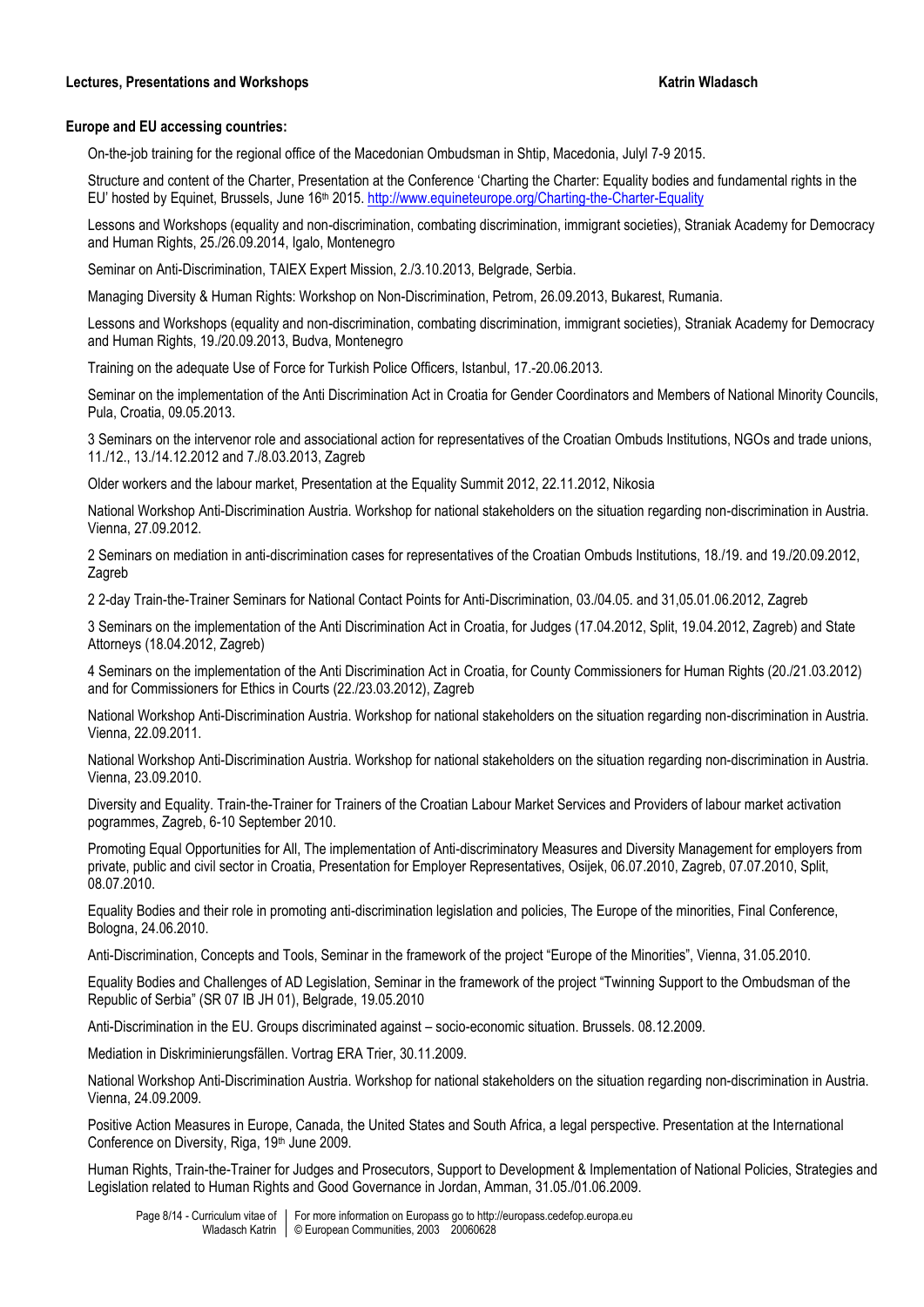Vortrag zum Thema "Integrative Konzepte: Menschenrechte, Nicht-Diskriminierung und soziale Inklusion" im Rahmen einer TAIEX Konferenz zu "Gleichbehandlung und Nicht-Diskriminierung: Praxisbeispiele in der Europäischen Union und Perspektiven für die Ukraine, 18-19/05/2009, Kiew, Ukraine.

Vortrag zum Thema "Institutionelle Möglichkeiten Gleichbehandlung in Europe zu garantieren und zu fördern am Beispiel von Equinet" im Rahmen einer TAIEX Konferenz zu "Gleichbehandlung und Nicht-Diskriminierung: Praxisbeispiele in der Europäischen Union und Perspektiven für die Ukraine, 18-19/05/2009, Kiew, Ukraine.

Integrating Concepts – Human Rights, Non-Discrimination, Social Inclusion & Institutional Capacity to Guarantee and Promote Equality in Europe: Equinet, Workshop on Equality, TAIEX, Ukraine, Kiev, 18./19.05.2009.

Capacity Building for Civil Society: Anti-Discrimination Training Course. (with Mirjana Najcevska), Macedonia, Skopje, 13.-16.10.2008

Positive Action Measures – Instruments for Establishing Equal Chances? Workshop for Stakeholders in the Field of Equal Chances, Anti-Discrimination and Diversity Management. Vienna, 26.08.2008, Graz, 28.08.2008, The Hague, 09.09.2008, Utrecht, 10.09.2008

The Implementation of the Racial Equality Directive in Austria, SPS and LAW Workshop, Should and Does Race or Ethnic Origin "Count" in Fighting Discrimination?, European University Institute, Florence, 11-12.06.2008

EU Anti-Discrimination Policies (with Barbara Liegl & Marta Hodasz), Working Seminar, Vienna, 21.04.2008

Anti-Discrimination, Awareness Raising and Legal Remedies against Discrimination (gem. mit Verena Krausneker), Workshop in the Framework of the European Action Programme Against Discrimination, Keutschach 6th/7th of February 2008

EU Anti-Discrimination Policies, Workshop for National Experts and Public Authorities in the Framework of the ADA-Project "Human Rights and Poverty Reduction in Macedonia", Skopje, 20.11.2007.

Anti-Discrimination, Awareness Raising and Legal Remedies against Discrimination (gem. mit Dieter Gremel), Workshop in the Framework of the European Action Programme Against Discrimination, Vienna 11th/12th of October 2007

Team Buidling Seminar (with Dieter Schindlauer, Bostian Vernek) for members of the Hungarian Equal Treatment Authority and members of ministries, Twinning Light Project "Enforcement of equal opportunity policies and the effective implementation of the anti-discrimination law", Balaton, 14./15.06.2007

Workshop on Implementing a Strategic Approach (with Barbara Cohen) for members of the Hungarian Equal Treatment Authority, Budapest, 21.03.2007

Implementing Codes of Conduct, Strategic Workshop for Members of Equinet, European Network of Equality Bodies. Stadt Schlaining, 7./8.11.2006.

Awareness Raising on Discrimination (with Volker Frey) Workshop for the implementation of legislation on land reform in Serbia. Belgrad, 19.10.2006.

Promoting Equal Opportunities in Organisations, European Conference "Diversity in small and medium sized enterprises, Cyprus 30.09.2006. [http://web25.s112.typo3server.com/fileadmin/conf\\_docs/Presentations/060911\\_Wladasch\\_1\\_SP.pdf](http://web25.s112.typo3server.com/fileadmin/conf_docs/Presentations/060911_Wladasch_1_SP.pdf)

Dealing with Prejudice and stereotypes, Workshop European Conference "Diversity in small and medium sized enterprises, Cyprus 29.09.2006. [http://web25.s112.typo3server.com/fileadmin/conf\\_docs/Presentations/060929\\_Prejudice\\_workshop\\_II2\\_KZ\\_SPA.pdf](http://web25.s112.typo3server.com/fileadmin/conf_docs/Presentations/060929_Prejudice_workshop_II2_KZ_SPA.pdf)

Education and Training (with Karin Bischof) Awareness Raising and Implementation Methods for Anti-Discrimination in Educational Institutions, Ljubljana 20./21.09.2006

Train the Trainer: Awareness Raising and Legal Concept of Anti-Discrimination for police, public authorities and educationalists, Ljubljana, 12.-16.Juni 2006

Anti-Discrimination and Diversity Trainings: Key Issues for Debate, Annual Conference of the Action Programme to combat Discrimination, European Commission, Warschau, 24.04.2006

Strategic Action Planning, national responsible trainer for SOLID[, www.solid-eu.org,](http://www.solid.org/) Budapest, 26.-29.01.2006

Strength and Weaknesses of Civil Society. The Role of NGOs, Vortrag im Rahmen des Internationalen Projektes: Training and Eduction for Combating Discrimination in Slovenia. Seminar for Judges, Public Prosecutors and Attorneys-at-Law, Maribor, 21.10.2005

Awareness Raisning, Legal Framework Anti-Discrimination and Capacity Building (with Verena Krausneker) 3-days Workshop fort he NGO-Network for Central Europe, organized by Österreichische Liga für Menschenrechte, Wien, 21.-23.10.2004

NGO Capacity Bulding (with Verena Krausneker) Workshop for polish NGO representatives, TWINNING Project Strenghtening Anti-Discrimination Policies, Warschau, 07./08.10.2004

Equal Chances in companies, Annual Conference of the Action Programme to combat Discrimination, European Commission "Europe Together 'For Diversity. Against Discrimination", Riga, 01.10.2004

Workshops to Counteract Discrimination (with Jasmine Böhm, Volker Frey und Dieter Schindlauer) Train-the-Trainer, TWINNING Project Strenghtening Anti-Discrimination Policies, Warschau, 08.-12-03.2004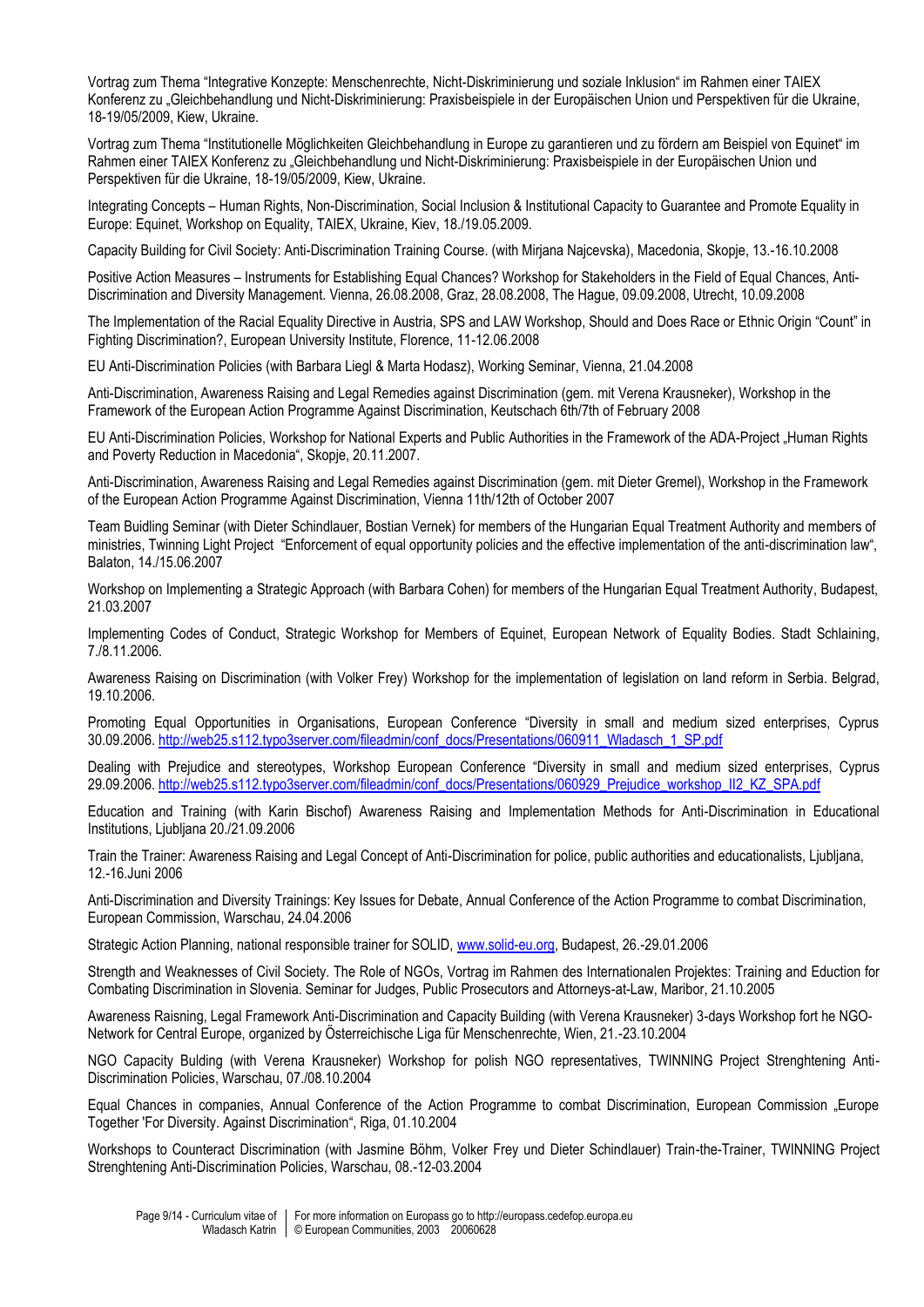#### **Lectures and Workshops in Austria:**

Diversity/Equality. Gleichheit/Ungleichheit. VO im Rahmen des Wahlfachkorbes Diskriminierungsschutz. Universität Wien. Laufend seit WS 2012/2013.

Diversity Trainings für L'Oreal Österreich. Laufend seit 2008

Menschenrechte und ethische Verantwortung von Unternehmen. Seminare im Rahmen des CSR Lehrgangs bzw. Des CSR Masters der FH des bfi Wien, laufend seit 2008.

-----------------------------------------------------------------

Die Charta der Grundrechte der EU - Making the Charter a Living Instrument, Seminare, 16.10. (Salzburg), 4./18.11 (Wien), 11.12.2014 (Klagenfurt)

Die Rolle von Begrifflichkeiten und Konzepten im Umgang mit Migration und Integration: Was steckt dahinter – und welche sind die "richtigen"? Vortrag, Kulturkontakt, 10.04.2014, Wien.

Inter-/Trans und Intrakulturalität – immer neue Begrifflichkeiten für immer das gleiche Thema? Campus Lecture an der FH Campus Wien, 28.05.2013, Wien.

Gleichbehandlung und Nicht-Diskriminierung, VO im Rahmen des Universitätslehrgangs Europäische Studien. 28.11. und 19.12. 2012.

Religion, Ethnizität, Geschlecht, VO im Rahmen der Ringvorlesung Kunst/Theorie/Aktivismus. Strategien für anti-diskriminatorische Praxen, Akademie der bildenden Künste, 28.11.2012, Wien

Gleichbehandlung und Diskriminierungsverbot, Seminar im Rahmen des Master-Lehrgangs Menschenrechte, Donau-Universität Krems, 21.04.2012

Public Administration, the Rule of Law and Human Rights, Seminar, MBA in Public Governance and Management. Modul University, Vienna, 11./12.03.2012

TrainerInnenausbildung "Menschenrechte für PolizistInnen" für die österreichische Generaldirektion der öffentlichen Sicherheit, 29.11.- 01.12.2011, Neusiedl/See und 13.-15.12.2011, Eugendorf/Salzburg.

Diversität und Nicht-Diskriminierung, Seminar für JournalistInnen und MedienarbeiterInnen, 23./24.11.2011, Wien.

Diversity Management in Sozialberufen (gem. mit Volker Frey). Seminar für MitarbeiterInnen von Sozialeinrichtungen, Wels, 12./13.07.2011.

Praktischer Diskriminierungsschutz (gem. mit Marta Hodasz, Andrea Klausner, Karmen Riedl). Kurs im Rahmen des Wahlfachkorbes Diskriminierungsschutz. Universität Wien. SS 2011.

Gleichheit und Diskriminierungsschutz im Kontext der Grund- und Menschenrecht (gem. mit Hannes Tretter) Seminar im Rahmen des Wahlfachkorbes Diskriminierungsschutz. Universität Wien. WS 2010/2011.

Sensibilisierung für die Notwendigkeit von CSR-Maßnahmen. Workshop im Rahmen des post-gradualen bfi Lehrganges zum akademischen CSR Manager. Wien, 30.09.2010.

Workshop zur Erarbeitung eines Diversity-Leitbildes, Hotel Intercontinental, 14.09.2010.

Diversity Training (gem. mit Susi Bali) für AbteilungstrainerInnen des Hotels Intercontinental, 28.05. und 29.04.2010.

Public Administration, the Rule of Law and Human Rights, Seminar, MBA in Public Governance and Management. Modul University, Vienna, 13./14.03.2010.

Diversity Management in Sozialberufen (gem. mit Volker Frey). Seminar für MitarbeiterInnen von Sozialeinrichtungen, Linz, 25./26.02.2010.

Gleichheit und Diskriminierungsschutz im Kontext der Grund- und Menschenrecht (gem. mit Hannes Tretter). Seminar im Rahmen des Wahlfachkorbes Diskriminierungsschutz, Zwettl, 13.-15.01.2010.

Zivilcourage, Training für die Steirische Landesverwaltungsakademie (gem. mit Susi Bali), Graz, 15.09.2009

Train-the Trainer ZARA Anti-Diskriminierungstrainings. TrainerInnenausbildung (gem. mit Dieter Schindlauer, Karin Bischof, Susi Bali), Wien, 30.07.-04.08.2009

Sensibilisierung für Diversität und Diskriminierung, Workshop für Studierende der TU Wien, 13.05.2009

Was ist Rassismus? (gem. mit Barbara Liegl): Workshop im Rahmen der amnesty academy, Wien, 21.03.2009

Umsetzung in der Organisationseinheit Schule (gem. mit Natascha Ettenauer): Workshop im Rahmen des Lehrgangs "Kompetenzvermehrung im Umgang mit Diskriminierung und Diversität für PädagogInnen", Wien 26./27.02.2009

Diversity Management im Schulkontext (gem. mit Jasmine Böhm): Workshop im Rahmen des Lehrgangs "Kompetenzvermehrung im Umgang mit Diskriminierung und Diversität für PädagogInnen", Wien 13./14.2008

Zivilcouragetraining (gem. mit Susi Bali) für Bedienstete der steirischen Landesregierung. Landesverwaltungsakademie des Landes Steiermark. Graz, 23.10.2008.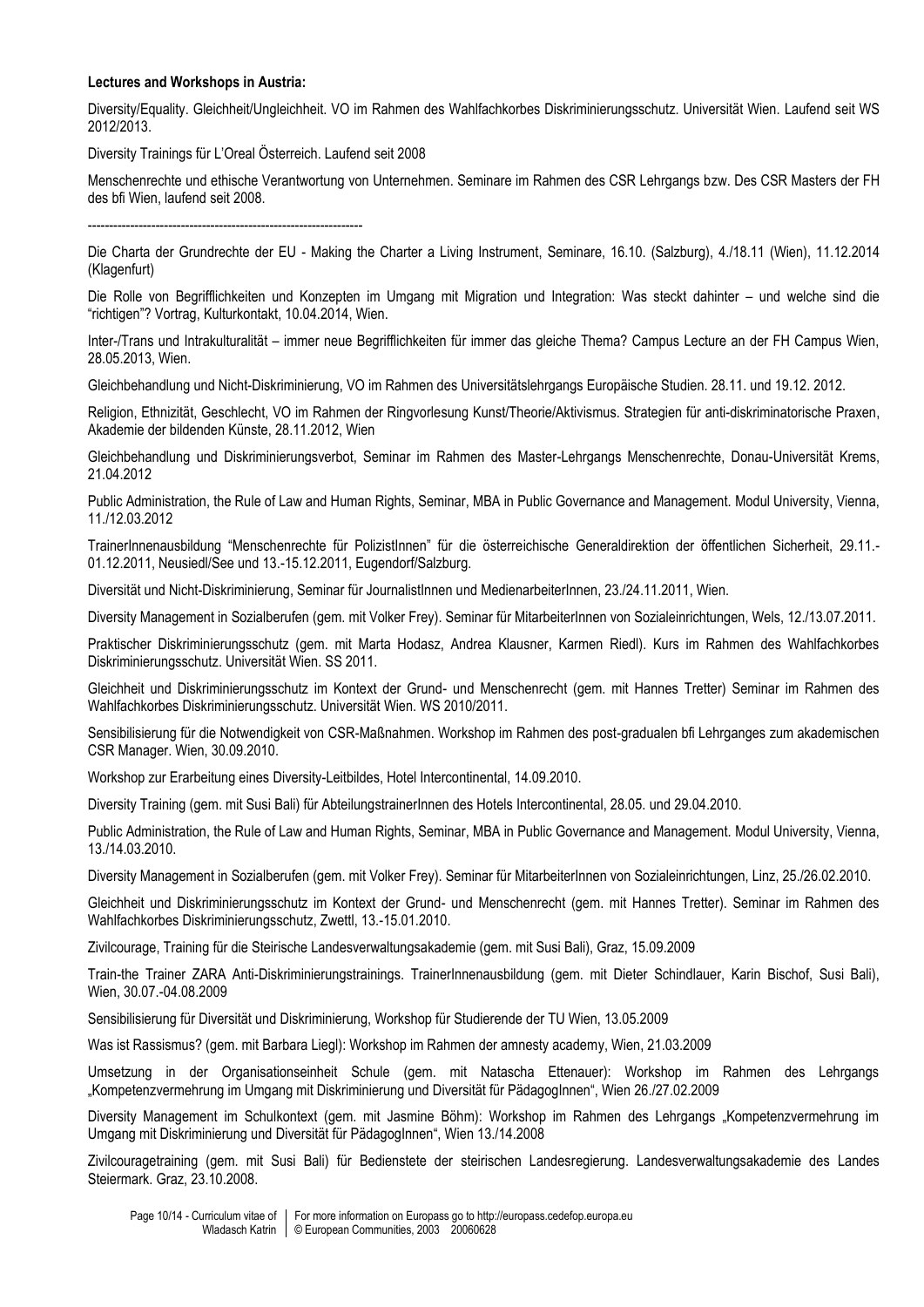Alle gleich, alle anders? (gem. mit Dieter Schindlauer) Workshop im Rahmen der amnesty academy, Wien, 27.09.2008.

Interkulturalität in der Lehrlingsausbildung, Vortrag im Rahmen der RedAd Fachtagung "Lehrlingsausbildung 2008", Wien, 06.05.2008

Diskriminierung, Seminar im Rahmen des Moduls "Menschenrechte" für ExekutivbeamtInnen, Wien, 14.04.2008

Sensibilisierungsworkshop (gem. mit Dieter Schindlauer) im Rahmen des Projektes "Treat me Right" des Vereins Zebra, Graz 03.04.2008

Know Your Rights (gem. mit Karin Bischof), Workshop für SchülerInnen der Spar Academy, Hietzinger Hauprtstr. 17, 1130 Wien, 13.03.2008

Know Your Rights (gem. mit Karin Bischof), Workshop für SchülerInnen der Polytechnischen Schule, Anton Baumgartner Str. 44, 1230 Wien, 11.03.2008

Konfliktlösung in interkulturellen Zusammenhängen, Workshop für MitarbeiterInnen des Vereins Bahnfrei, Wien, 18.12.2007

Wege aus der Sackgasse (gem. mit Natascha Ettenauer), Workshop im Rahmen der amnesty academy, Wien, 15.12.2007

"Damit nichts passiert!", Workshop für JugendleiterInnen des Österreichen Roten Kreuzes, Wien, 1./2.12.2007

Diversity Management, interaktiver Vortrag für PädagogInnen, business academy Polgarstraße, Wien, 18.10.2007

Zivilcourageworkshop (gem. mit Susi Bali) für Mitarbeiterinnen und Mitglieder von Tiroler NGOs, 23.09.2007

Grundlagen des österreichischen Anti-Diskriminierungsrechts, Vortrag, Innsbruck, 22.09.2007

Sprache und Diskriminierung (gem. mit Susi Bali), Workshop für die österreichische Gleichbehandlungsanwaltschaft, Strobl/Wolfgangssee, 28.08.2007

Diversity und Chancengleichheit, Workshop im Rahmen der Tagung "MEHRWERT DIVERSITY-Gleichbehandlung im Bereich der sozialen Grundversorgung", Innsbruck, 21.06.2007

Anti-Diskriminierung, Chancengleichheit und Diversity (gem. mit Natascha Ettenauer), Workshop im Rahmen des Projektes "MEHRWERT DIVERSITY-Gleichbehandlung im Bereich der sozialen Grundversorgung", Innsbruck, 20.06.2007

Anti-Diskriminierungsworkshop (gem. mit Niko Reinberg) im Rahmen des Lehrgangs "interkulturelle Kompetenz" des Interkulturellen Zentrums, Wien, 18./19.06.2007

Umgang mit KlientInnen mit unterschiedlichen ethnischen Hintergründen, Workshop im Rahmen der Tagung "MEHRWERT DIVERSITY-Gleichbehandlung im Bereich der sozialen Grundversorgung", Graz, 31.05.2007

Anti-Diskriminierung, Chancengleichheit und Diversity (gem. mit Dieter Schindlauer), Workshop im Rahmen des Projektes "MEHRWERT DIVERSITY-Gleichbehandlung im Bereich der sozialen Grundversorgung", Graz, 31.05.2007

Anti-Diskriminierung in der Berufsschule, Workshop am pi des Bundes, Wien, 23.05.2007

Anti-Diskriminierungsarbeit – pädagogische Ansätze, Vortrag am pi des Bundes, Wien, 07.05.2007

Umgang mit KlientInnen mit unterschiedlichen ethnischen Hintergründen, Workshop im Rahmen der Tagung "MEHRWERT DIVERSITY-Gleichbehandlung im Bereich der sozialen Grundversorgung", Salzburg, 04.05.2007

Sensibilisierungstraining (gem. mit Niko Reinberg), Argumentationstraining gegen rassistische Äußerungen, Konfliktlösung in interkulturellen Zusammenhängen (gem. mit Dieter Gremel) im Rahmen des Weiterbildungsprogrammes des Vereins Wir. Jugendzentren, Wien, 17.- 19.04.2007

Zivilcouragetraining (gem. mit Volker Frey) für SchülerInnen der Schulen des bfi, Wien, 13.03.2007

Zivilcouragetraining (gem. mit Martina Mathe) für Schülerinnen der HAK Feldbach, 02.03.2007

Sensibilisierungsworkshop (gem. mit Dieter Schindlauer) für ExekutivbeamtInnen, Feldbach, 01.03.2007

Peer Education Zivilcourage (gem. mit Dieter Gremel) für SchülerInnen des Schulzentrums Feldbach, 27./28.02.2007

Sensibilisierungstraining mit Schwerpunkt Zivilcourage (gem. mit Dieter Gremel) für SchülerInnen der HS Fehring, 26.02.2007

Zivilcouragetraining (gem. mit Niko Reinberg) für SchülerInnen der Übungshauptschule des PI des Bundes in Kärnten, Klagenfurt, 05.02.2007

Zivilcouragetraining (gem. mit Volker Frey) für SchülerInnen der AHS Klostergasse, 31.01.2007

Konfliktlösung bei Konflikten mit Diskriminierungshintergrund für MitarbeiterInnen des Vereins Juvivo, 25.01.2007

Argumentationstraining gegen Fremdenfeindlichkeit (gem. mit Martina Mathe) für die Grünen SeniorInnen Salzburg, 19.01.2007

Zivilcouragetraining (gem. mit Karin Bischof bzw. Martina Mathe) für Teilnehmerinnen des Berufsqualifizierungsprojekts für Mädchen Matadita, 11.-14.12.2006

Fremdenfeindlichkeit bei Jugendlichen, interaktiver Vortrag für MitarbeiterInnen des Vereins Streetwork. Wien, 23.11.2006

Sensibilisierungsworkshop mit Schwerpunkt Konfliktlösung (gem. mit Niko Reinberg) für LehrerInnen, Caritas Steiermark. Graz, 27.10.2006.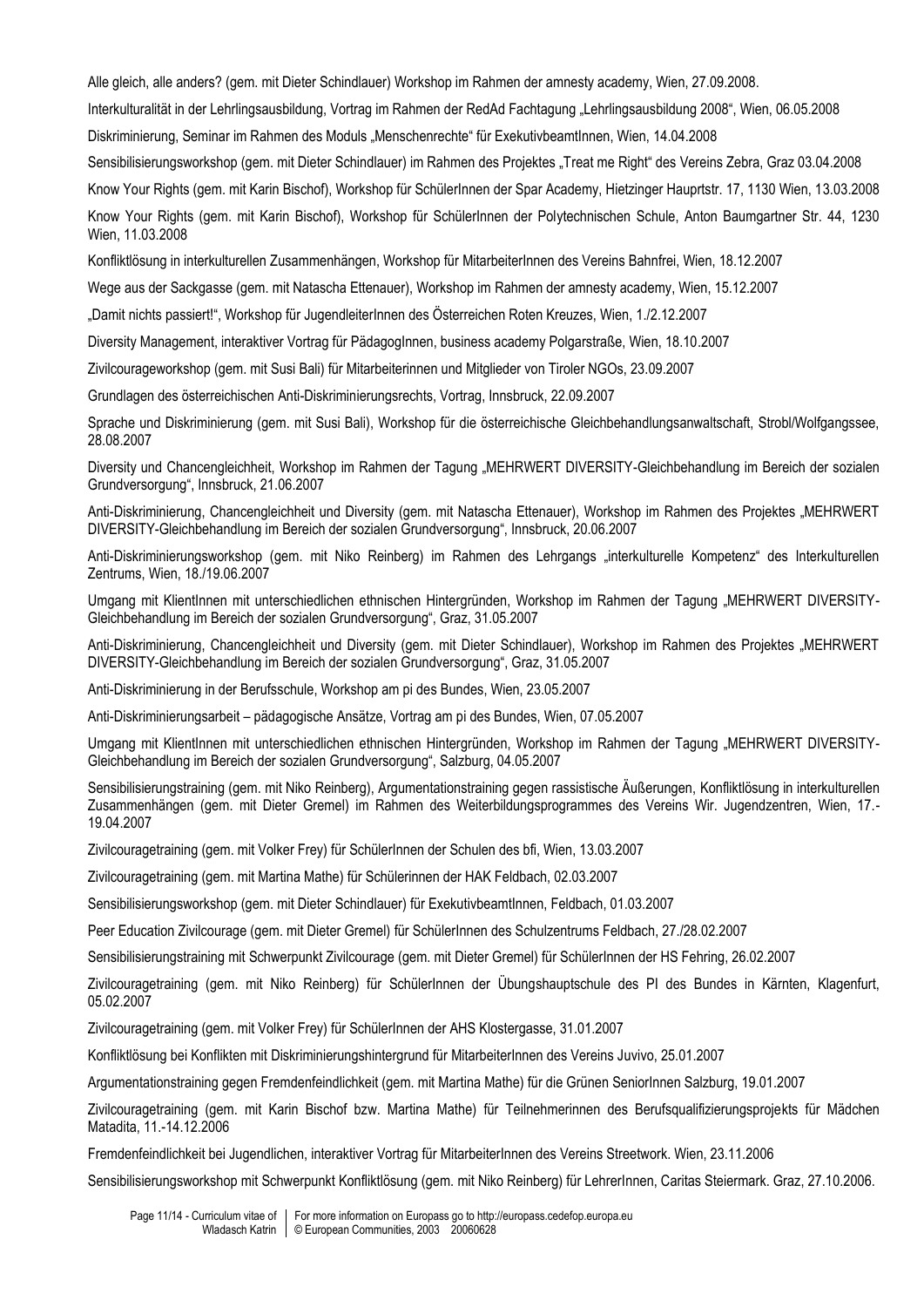Gleiche Chancen im Betrieb, interaktiver Vortrag im Rahmen einer Tagung des ÖBM "Erlebniswelt Interkulturelle Mediation", Klagenfurt, 21.10.2006

Anti-Diskriminierung und Rechtliche Rahmenbedingungen, Vortrag im Rahmen des ZARA Lehrgangs Anti-Rassismus-Arbeit WS 2006. 14.10.2006.

Diskriminierung in der Arbeitswelt, Workshop für MitarbeiterInnen von AMS,AK,WK, Graz, 09.10.2006.

Umgang mit MigrantInnen in der Altersgruppe 45+, Workshop im Rahmen einer TrainerInnenfortbildung zu alter- und gendergerechter Didaktik FH des bfi Wien, 04.10.2006.

Menschenrechte, Anti-Diskriminierung, Zivilcourage (gem. mit DSA Natascha Ettenauer) Modul im Rahmen des Grundkurses Jugendarbeit des Instituts für Freizeitpädagogik, Wien, 16.09.2006

Konfliktlösung in interkulturellen Zusammenhängen (gem. mit Susi Bali) für SchülerInnen der HBLA Kalvarienberggasse, 1070 Wien, 08.09.2006

Argumentationstraining gegen Fremdenfeindlichkeit (gem. mit Karin Bischof) für MitarbeiterInnen des Grünen Parlamentsklubs, 30.08.2006

Sensibilisierungstraining (gem. mit Natascha Ettenauer) für MitarbeiterInnen des 1. Wr. Frauenhauses, Wien, 29.06.2006.

Sensibilisierungstraining für Führungskräfte des D.R.Z., Demontage- und Recyclingzentrum, Wien, 23.06.2006

Argumentationstraining gegen Stammtischparolen (gem. mit Karin Bischof) für die Grünen SeniorInnen Wien, 22.06.2006

Zivilcouragetraining (gem. mit Karin Bischof) für Teilnehmerinnen des Berufsqualifizierungsprojekts für Mädchen Matadita, 22./23.06.2006

"Umgang mit unterschiedlichen Werthaltungen & eigenen Vorurteilen", Workshop im Rahmen eines Studientages der Caritas Steiermark, Graz 19.06.2006

"Rechtsschutz gegen Diskriminierung", Vortrag im Rahmen der amnesty academy, Wien, 9.06.2006

"Anders – na und?" (gem. mit Niko Reinberg), Workshop für JugendleiterInnen des Österreichischen Roten Kreuzes, Wien, 27./28.06.2006

Mediation im Behindertengleichstellungsgesetz: Rechtliche Rahmenbedingungen, Wien, 20.05.2006

Sensibilisierungstraining (gem. mit Natascha Ettenauer) für MitarbeiterInnen des 1. Wr. Frauenhauses, Wien, 18.05.2006.

Gegen Diskriminierung! Aber wie? (gem. mit Jasmine Böhm) Sensibilisierungstraining für Mitarbeiterinnen der Gleichbehandlungsanwaltschaft Tirol und der Arbeitskreise für Gleichbehandlung der Universität Innsbruck, im Rahmen einer Veranstaltungsreihe der Diözese Innsbruck, 12.05.2006

Zivilcouragetraining (gem. mit Nataschau Ettenauer) für Lehrlinge der Firma Robert Bosch AG, Wien, 09.05.2006

"Diskriminierung und praktischer Umgang mit Diskriminierungsfällen" für Gleichbehandlungs-beauftragte österreichischer Universitäten, Universität für Bodenkultur, Wien, 05.05.2006

Train-the-Trainer: Umgang mit diskriminierenden Äußerungen von TeilnehmerInnen für TrainerInnen des Projekts "Job-Express" der Firma Weidinger&Partner, Wien, 03.05.2006

Zivilcouragetraining (gem. mit Dieter Gremel) für MitarbeiterInnen der Caritas Steiermark, Bildungshaus Maria Trost, Graz, 27.04.2006

Mediation im Behinderten-Gleichstellungsgesetz: Handwerkszeug im Mediationssetting (gem. mit Maria Brandl), Wien, 22.04.2006

Start-Workshop: Mediation im Behinderten-Gleichstellungsgesetz (gem. mit Maria Brandl), Bildungshaus St. Virgil, Salzburg, 24.03.2006

Interkulturelle Kommunikation in der KlientInnenarbeit (gem. mit Jasmine Böhm) für MitarbeiterInnen der Caritas Steiermark, Bildungshaus Maria Trost, Graz, 16.03.2006.

Konfliktlösung (gem. mit Natascha Ettenauer), Mediationsworkshop für SchülerInnen der HBLA Hütteldorferstraße, 1150 Wien, 07.03.2006

Train-the-Trainer: Umgang mit diskriminierenden Äußerungen von TeilnehmerInnen (gem. mit Jasmine Böhm) für Bildungsbeauftragte des ÖGB, 22./23.02.2006.

Start-Workshop: Mediation im Behinderten-Gleichstellungsgesetz (gem. mit Maria Brandl), Equalizent, Wien, 18.02.2006

Zivilcouragetraining (gem. mit Nikolaus Reinberg) für SchülerInnen der 9. Schulstufe, Lycee. Wien. 11.01.2006

Das Bundes-Gleichbehandlungsgesetz, Vortrag für Mitglieder der Gleichbehandlungskommissionen der Universitäten Graz. 16.12.2005

Diskriminierung, Anti-Rassismus-Arbeit und Rechtliche Rahmenbesingungen, Workshops für Teilnehmerinnen des Berufsqualifizierungsprojekts für Mädchen Matadita, 13./14.12.2005

Workshops on "Racism and how to act against it" (2x) für SchülerInnen der Vienna International School, 30.11. und 12.12.2005.

Sprache und Diskriminierung, Workshop im Rahmen einer Veranstaltungsreihe der Diözese Innsbruck, 2.12.2005.

Zivilcouragetraining (gem. mit Karin Bischof) für SchülerInnen der 7.Klasse AHS, Maroltingergasse, 11.11.2005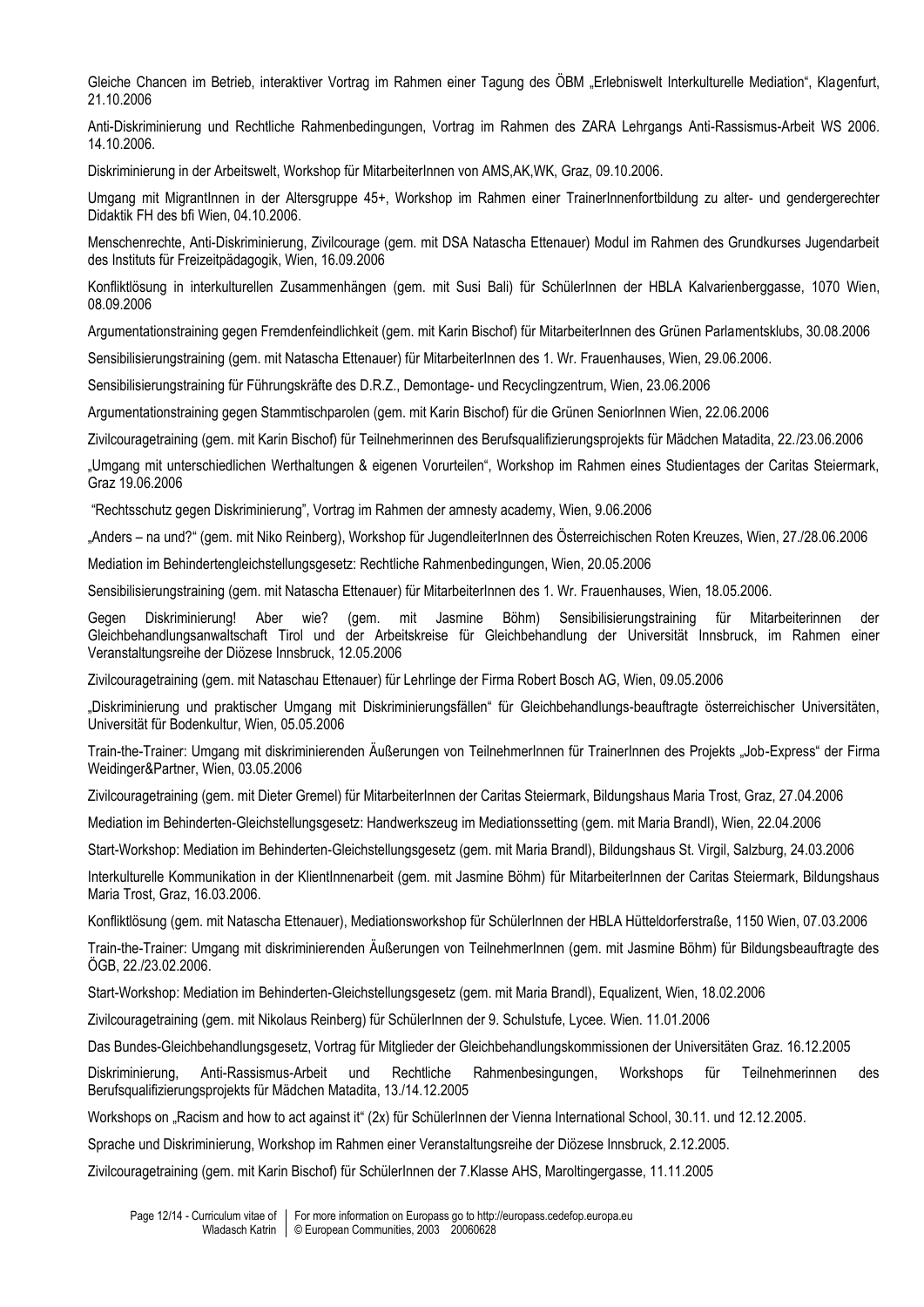Anti-Diskriminierung und Rechtliche Rahmenbedingungen, Vortrag im Rahmen des ZARA Lehrgangs Anti-Rassismus-Arbeit WS 2005. 22.10.2005

Sensibilisierungstraining mit Schwerpunkt Sprache (gem. mit MMag. Volker Frey) für TeilnehmerInnen des Projektes hiphopera, innovative Qualifizierung für Jugendliche, VHS Landstraße, Wien, 14.10.2005

Chancengleichheit, Anti-Diskriminierung – Recht! Vortrag im Rahmen der Caritas Führungskräfte-schulung zum Schwerpunktthema Diversity/Interkultur, Leibnitz, 12.10.2005

Menschenrechte, Anti-Diskriminierung, Zivilcourage (gem. mit DSA Natascha Ettenauer) Modul im Rahmen des Grundkurses Jugendarbeit des Instituts für Freizeitpädagogik, Wien, 17.09.2005

Das neue Gleichstellungsrecht in Österreich und seine Auswirkungen auf die Arbeit der Integrationsdienste. Fachseminar des Instituts für Humanistisches Management, Wien 2.09.2005

Das neue Gleichstellungsrecht in Österreich und seine Auswirkungen auf die Arbeit der Integrationsdienste. Fachseminar des Instituts für Humanistisches Management, Wien 22.07.2005

Zusammenarbeit in multikulturellen Teams (gem. mit Mag.<sup>a</sup> Sandra Krabb und Mag.<sup>a</sup> Sabine Schuster). Seminar des Bildungsnetzwerks des Fonds Gesundes Österreich, Stockerau 20./21.06.2005

Rassismus und Anti-Diskriminierung (gem. mit Mag.a Jasmine Böhm) Workshop im Rahmen des Lehrgangs "Interkulturelle Kompetenz" des Interkulturellen Zentrums, Renner Institut, Wien, 06./07.06.2005.

Das neue Gleichstellungsrecht in Österreich (gem. mit Markus Karner) Vortrag im Rahmen einer Führungskräfteschulung des BMBWK, Wien, 12.05.2005

Das neue Gleichstellungsrecht in Österreich (gem. mit Markus Karner) Vortrag im Rahmen des "Diversity and Inclusiveness" Programms von shell Österreich, Wien, 27.04.2005

Maßnahmen gegen rassistische Diskriminierung am Arbeitsmarkt, Workshop im Rahmen des VÖGB-/AK-Seminars *Schleich di Tschusch,*  Wien 12.04.2005

Wie sich gegen Diskriminierungen wehren? – Maßnahmen, rechtliche Basis. Workshop für die Fachstelle Integration im Rahmen des EQUAL Projektes "Verschiedene Herkunft – Gemeinsame Zukunft", Krems, 05.04.2005

Praxisseminar "Anti-Rassismus-Arbeit", FH Studiengang Sozialarbeit im städtischen Raum, Freytaggasse 14.-17.03.2005

Anti-Diskriminierungstrainings, Workshop im Rahmen der Konferenz Gleiche Chancen im Betrieb - Maßnahmen und Instrumente zur Vermeidung von Rassismus am Arbeitsplatz, Wien, 20.01.2005

Das neue Gleichbehandlungsrecht – Möglichkeiten zur Bekämpfung rassistischer Diskriminierung am Arbeitsmarkt. Vortrag im Rahmen des Anti-Rassismus Lehrgangs des Zentrums für MigrantInnen OÖ, migrare, Linz, 15.01.2005

Sensibilisierungstraining (gem. mit Mag.<sup>a</sup> Jasmine Böhm) im Rahmen der Journees du Courage! Contre les discriminations! der Federation Leo Lagrange, Paris, 02.12.2004

Grundkurs Ombudsperson/Vertrauensperson (gem. mit Mag.<sup>a</sup> Jasmine Böhm), Schulung für Ombudspersonen im Rahmen des EQUAL Projektes "Gleiche Chancen im Betrieb", Wien, 08./09.11.2004

Zivilcouragetraining (gem. mit Karin Bischof), Workshop für Mitglieder des ASF, Mariazell, 06.11.2004

Anti-Diskriminierungsgesetzgebung in Österreich. Vortrag für die Steuerungsgruppe des EQUAL Projektes "Gleiche Chancen im Betrieb" im Haus Hetzendorf, Kuratorium Wiener Pensionistenwohnhäuser, Wien, 19.10.2004

Anti-Rassismus-Arbeit (gem. mit Hikmet Kayahan) Vortrag im Rahmen des ZARA-Lehrgangs Anti-Rassismus-Arbeit, Wien, 13.10.2004

Anti-Diskriminierungsgesetzgebung in Österreich. Vortrag für die Steuerungsgruppe des EQUAL Projektes "Gleiche Chancen im Betrieb" bei shell Österreich, Wien, 12.09.2004

Das Gleichbehandlungsgesetz (gem. mit Mag. Volker Frey und Mag. Dieter Schindlauer) Vortrag im Rahmen des EQUAL Projektes "Gleiche Chancen im Betrieb", Wien, 23.09.2004

Menschenrechte, Anti-Diskriminierung, Zivilcourage (gem. mit DSA Natascha Ettenauer) Modul im Rahmen des Grundkurses Jugendarbeit des Instituts für Freizeitpädagogik, Wien, 18.09.2004

Anti-Diskriminierungsgesetzgebung in Österreich. Vortrag im Rahmen einer Präventivkräfteschulung des IBG-Institut für humanökologische Unternehmensführung im Rahmen des EQUAL Projektes "Gleiche Chancen, Wien, 27.08.2004

Anti-Diskriminierungsgesetzgebung in Österreich. Vortrag im Rahmen einer Präventivkräfteschulung des IBG-Institut für humanökologische Unternehmensführung im Rahmen des EQUAL Projektes "Gleiche Chancen, Wien, 18.05.2004

Anti-Diskriminierungs-Trainings. Workshop im Rahmen der Konferenz "Managing Diversity", Wien, 13.05.2004

Kommunikation in interkulturellen Zusammenhängen (gem. mit Mag.<sup>a</sup> Jasmine Böhm) Training für den Kundendienst der BUAK, Bauarbeiter Urlaubs- und Abfertigungskasse im Rahmen des EQUAL Projektes "Gleiche Chancen, Wien 12.05.2004